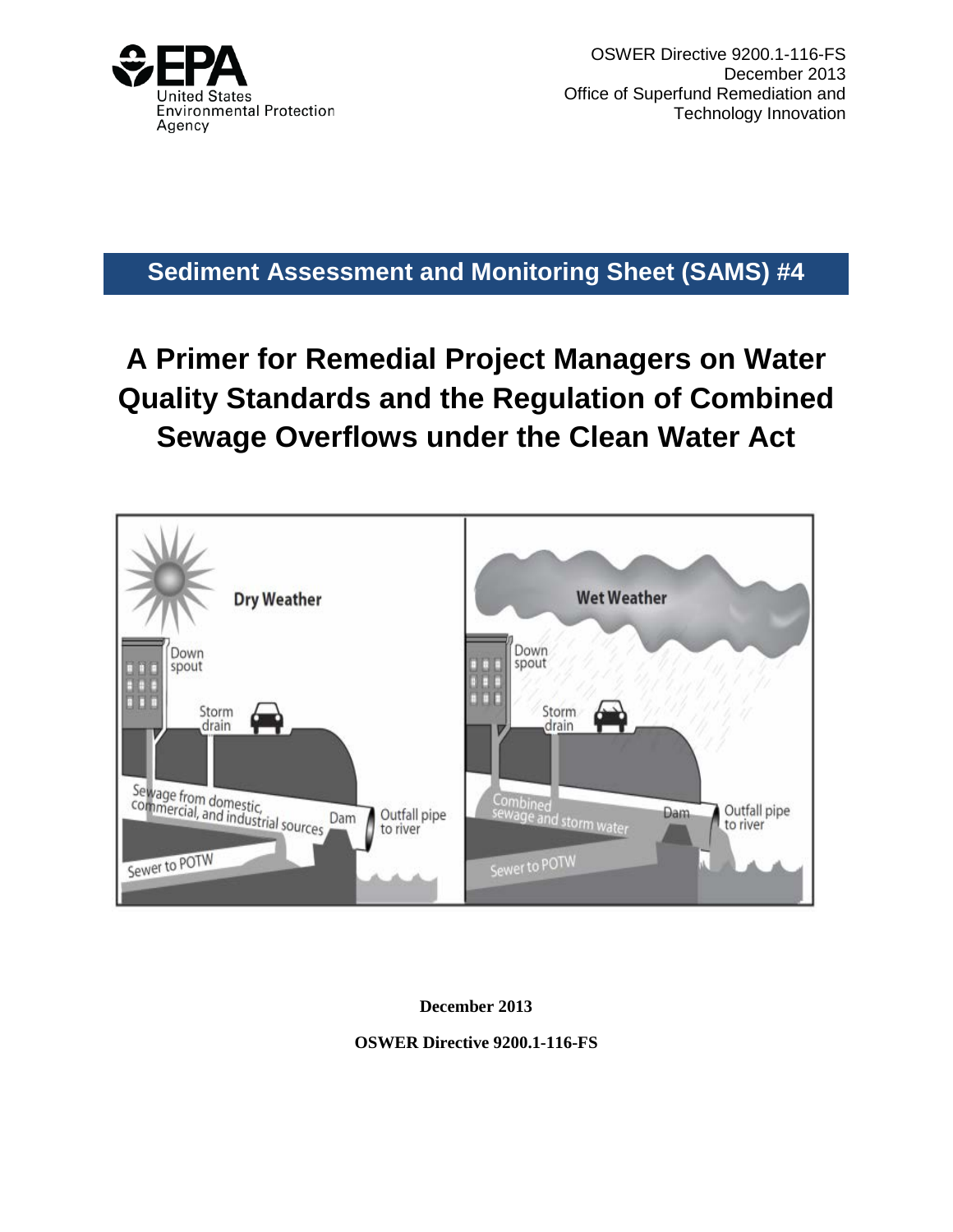# **Contents**

| 1. |                                                                                          |                                                                                     |  |  |  |
|----|------------------------------------------------------------------------------------------|-------------------------------------------------------------------------------------|--|--|--|
| 2. |                                                                                          |                                                                                     |  |  |  |
|    | 2.1                                                                                      |                                                                                     |  |  |  |
|    | 2.2                                                                                      |                                                                                     |  |  |  |
|    |                                                                                          | 2.2.1                                                                               |  |  |  |
|    |                                                                                          | 2.2.2                                                                               |  |  |  |
|    |                                                                                          | 2.2.3                                                                               |  |  |  |
|    |                                                                                          | 2.2.4                                                                               |  |  |  |
|    |                                                                                          | 2.2.5                                                                               |  |  |  |
| 3. |                                                                                          |                                                                                     |  |  |  |
|    | 3.1                                                                                      |                                                                                     |  |  |  |
|    | 3.2                                                                                      |                                                                                     |  |  |  |
|    | 3.3                                                                                      |                                                                                     |  |  |  |
|    | 3.4                                                                                      |                                                                                     |  |  |  |
|    | 3.5                                                                                      |                                                                                     |  |  |  |
| 4. | CWA Implementation and Possible Implications for Sediment Remediation under Superfund 15 |                                                                                     |  |  |  |
|    | 4.1                                                                                      |                                                                                     |  |  |  |
|    | 4.2                                                                                      |                                                                                     |  |  |  |
|    | 4.3                                                                                      |                                                                                     |  |  |  |
|    | 4.4                                                                                      |                                                                                     |  |  |  |
|    | 4.5                                                                                      |                                                                                     |  |  |  |
|    | 4.6                                                                                      | Need for Improved Coordination and Integration of CWA Regulation of Waterbodies and |  |  |  |
|    |                                                                                          |                                                                                     |  |  |  |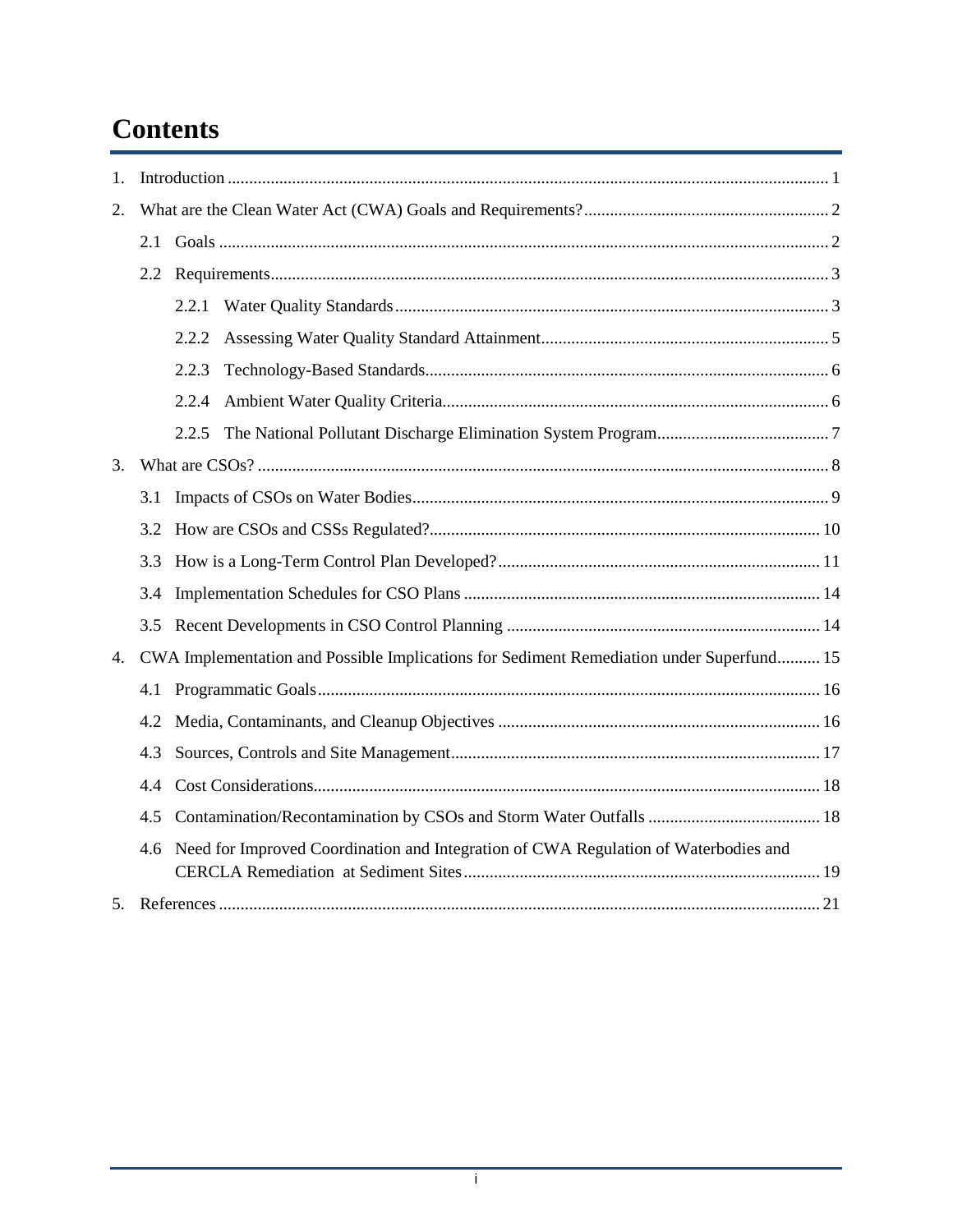## <span id="page-2-0"></span>1. Introduction

Efforts to restore impaired water bodies have relied on two distinct laws. The Clean Water Act (CWA) regulates discharges of pollutants to surface water, while the Comprehensive Environmental Response, Compensation, and Liability Act (CERCLA) provides a mechanism for the assessment and cleanup of surface water and sediment contamination resulting from the release of hazardous substances that presents unacceptable risks to human health or the environment. The CWA and CERCLA are inherently linked when sediment sites are considered, because surface water discharges can be sources of contamination to sediment, and contaminated sediment can be an ongoing source of contamination to surface water. Surface water discharges with storm water components, especially combined sewer overflows (CSOs), can be challenging to control and regulate under the CWA, and their potential impacts to sediment may complicate Superfund cleanups under CERCLA, especially in urban waterways.

The purpose of this fact sheet is to provide Superfund Remedial Project Managers (RPMs) with brief summary information on how CSOs and other discharges are regulated under the CWA, emphasizing the objectives of the legislation and how it is often applied in practice, and some significant challenges in employing those controls to meet the objectives of the CWA. Similarities and differences in objectives between the CWA and CERCLA and how they may affect remediation of contaminated sediment are also highlighted. There is a great deal of information about CWA regulations, guidances, and policies on the website of the U.S. Environmental Protection Agency Office of Water<sup>[1](#page-2-1)</sup>. This fact sheet only summarizes some of the key components as they might apply to Superfund sites. RPMs with sediment sites in areas with permitted discharges should familiarize themselves with the CWA guidances and policies and work closely with regional staff in the Office of Water throughout the remedial investigation and feasibility study (RI/FS) and remedy selection processes. Additional information on how RPMs should consider sections of the CWA regulations at their sites can be found in the *CERCLA Compliance with Other Laws Manual, Volume I*, EPA/540/G89-006, August 1988.

This document provides guidance to regions and others regarding how the Agency intends to interpret and implement the National Oil and Hazardous Substances Pollution Contingency Plan (NCP), which provides the framework for CERCLA implementation. However, this document does not substitute for those provisions or regulations, nor is it a regulation itself. Thus, it cannot impose legally binding requirements on EPA, states, or the regulated community and may not apply to a particular situation based on specific circumstances. Any decisions regarding a particular situation will be made based on the statute and regulations, and EPA decision-maker retain the discretion to adopt approaches on a case-bycase basis that differ from this guidance where appropriate.

This fact sheet was prepared by EPA's Office of Superfund Remediation and Technology Innovation. Drafting and revisions were provided by LimnoTech under subcontract to TetraTech EM Inc., (Prime Contract Number EP-W-07-078).

 $\ddot{\phantom{a}}$ 

<span id="page-2-1"></span><sup>&</sup>lt;sup>1</sup> [www.epa.gov/npdes.](http://www.epa.gov/npdes) This and other web addresses cited in this document are current as of December 2013.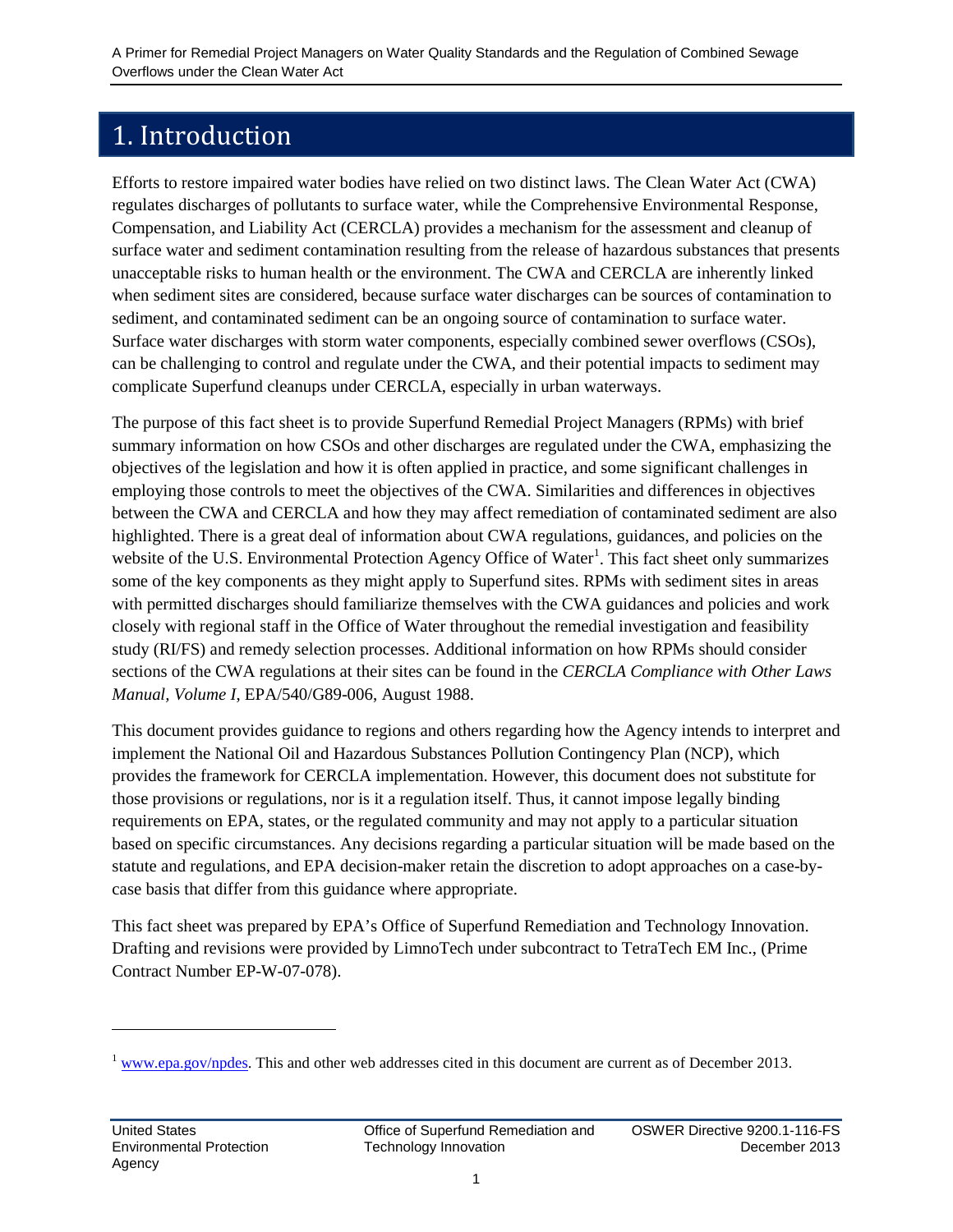# <span id="page-3-0"></span>2. What are the Clean Water Act (CWA) Goals and Requirements?

The Federal Water Pollution Control Act (FWPCA) was enacted in 1948 and amended in1956 and 1972 and is more commonly known as the CWA. The amendments established a framework for restoring surface waters under the CWA. The CWA includes the national goals listed below, which have a direct impact on establishing water quality standards (WQS). The WQS play a significant role in setting effluent limits for discharges to surface waters of the United States. These discharges are regulated under the CWA's National Pollutant Discharge Elimination System (NPDES) program. Currently, EPA delegates authority for implementing the NPDES program to 46 states and one territory.

#### <span id="page-3-1"></span>**2.1 Goals**

The overall objective and specified goals of the CWA are as follows:

"The objective of this Act is to restore and maintain the chemical, physical, and biological integrity of the Nation's waters. In order to achieve this objective it is hereby declared that, consistent with the provisions of this Act --

(1) It is the national goal that the discharge of pollutants into the navigable waters be eliminated by 1985.

(2) It is the national goal that wherever attainable, an interim goal of water quality which provides for the protection and propagation of fish, shellfish, and wildlife and provides for recreation in and on the water be achieved by July 1, 1983.

(3) It is the national policy that the discharge of toxic pollutants in toxic amounts be prohibited.

(4) It is the national policy that Federal financial assistance be provided to construct publicly owned waste treatment works.

(5) It is the national policy that area-wide waste treatment management planning processes be developed and implemented to assure adequate control of sources of pollutants in each state.

(6) It is the national policy that a major research and demonstration effort be made to develop technology necessary to eliminate the discharge of pollutants into the navigable waters, waters of the contiguous zone, and the oceans.

(7) It is the national policy that programs for the control of nonpoint sources of pollution be developed and implemented in an expeditious manner so as to enable the goals of this Act to be met through the control of both point and nonpoint sources of pollution."

Congress recognized that the elimination of pollutant discharges would take time and set goal #2 above as an interim goal of water quality. This interim water quality goal is still the object of vigorous regulatory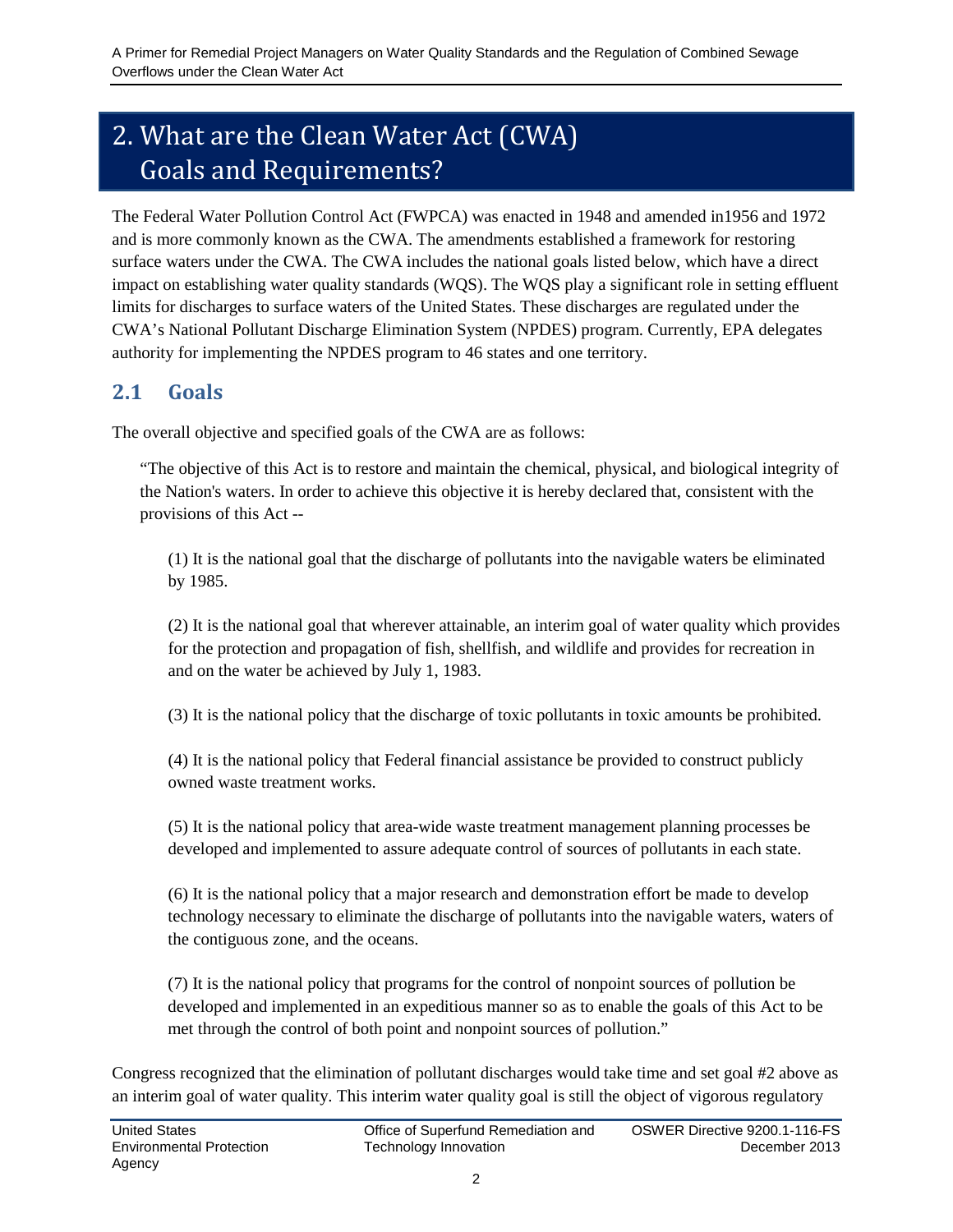effort. The CWA goal of water quality, defined in terms of supporting specific activities and uses of water bodies, complements yet differs in important ways from CERCLA's goal of reducing risks to human health and the environment posed by exposure to hazardous substances. Many of the differences between CWA and CERCLA regulation of water bodies are rooted in the differences in their goals.

#### <span id="page-4-0"></span>**2.2 Requirements**

Several requirements of the Clean Water Act play an important role in the regulation of combined sewer overflows, including water quality standards, assessing attainment of water quality standards and total maximum daily loads; technology-based standards; ambient water quality criteria; and the National Pollution Discharge Elimination System (NPDES) program. The following sections discuss these requirements.

#### <span id="page-4-1"></span>**2.2.1 Water Quality Standards**

Consistent with the above goals, the CWA provides for states to establish WQS. WQS are reviewed and approved by EPA. Often cited as applicable or relevant and appropriate requirements (ARARs) at Superfund sites, a water quality standard is not just a single criterion or metric describing a chemical concentration. The standard has three distinct parts:

- A designated waterbody use;
- Criteria to protect the designated use (generally referred to as ambient water quality criteria and often expressed as chemical-specific concentration values); and
- An antidegradation policy and implementation method.

It is important to recognize that each water quality criterion is specific to water bodies having the associated designated use (such as bacteria limits for recreational uses), and that the full list of numeric criteria for 126 priority pollutants and 44 non-priority pollutants may not always be applied uniformly to all water bodies in a state.

The **designated water body uses** are established by the state based on data available and are expected to be consistent with the goals (listed above) set by Congress. These designations must take into consideration

- The use and value of water for public water supplies;
- Protection and propagation of fish, shellfish and wildlife;
- Recreation in and on the water; and
- Agricultural, industrial, and other purposes including navigation.

In practice, each state establishes a set of designated uses for each water body in that state, consistent with its character and setting, and the lists of designated uses vary across states. Designated uses typically include protection of recreation and aquatic life. Some states include fish consumption as a designated use. States may also designate the waters for industrial use in cooling or product make-up water. The WQS regulations provide that, in setting designated uses, states must consider the WQS of downstream waters and ensure their WQS provide for the attainment and maintenance of the downstream waters. There is no single prescriptive methodology that states must follow to establish designated uses, but they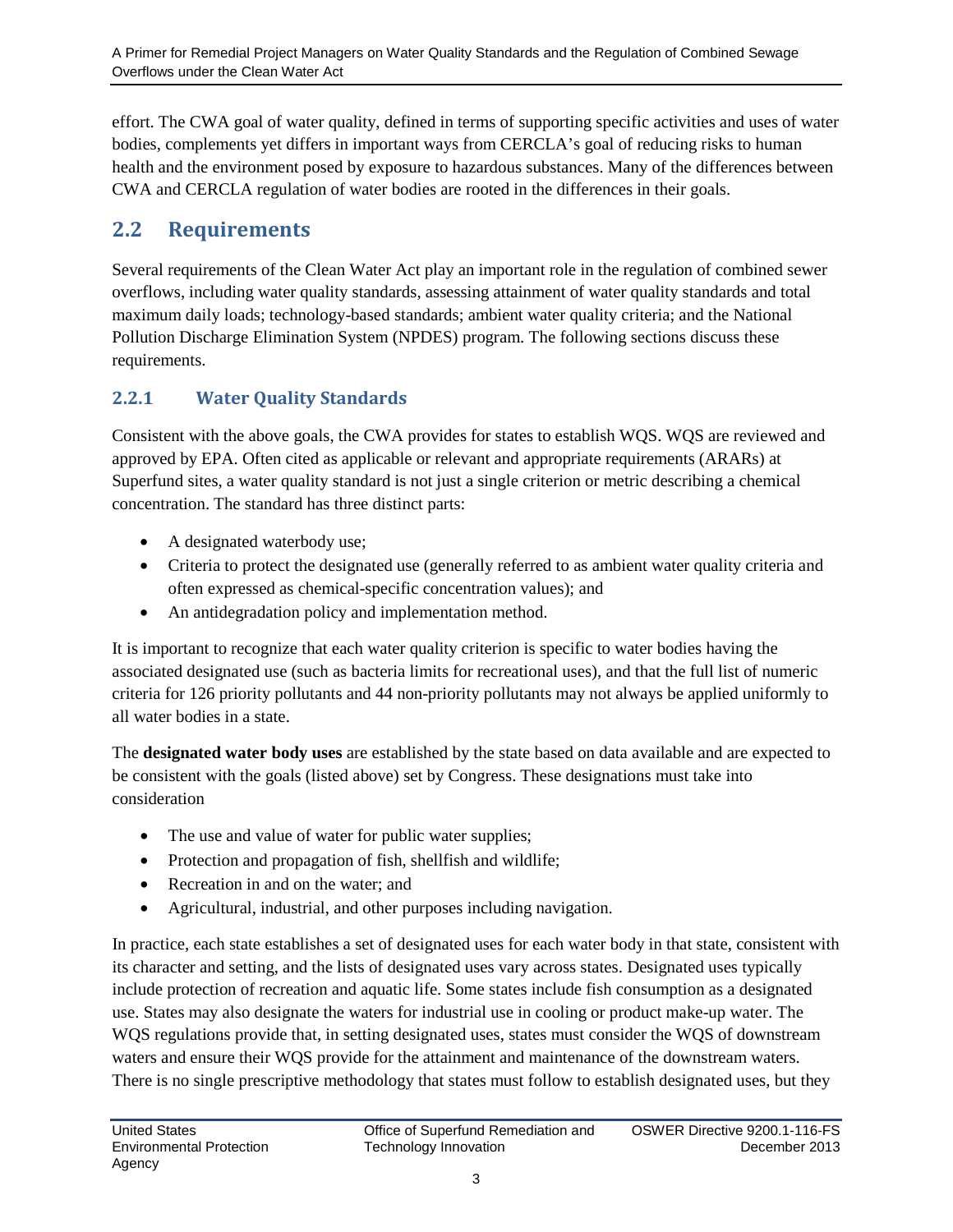must specify the designated use. It is important that EPA RPMs know the designated uses and the water quality criteria of the water body under investigation.

EPA's implementing regulations for the CWA distinguish between designated and existing uses. Specifically, the regulations clarify that a designated use can be changed if data exist to support the change, but if the designated use is also an existing use it cannot be removed. To remove a designated use, the state must present data detailing why the designated use is not attainable. This process is referred to as a "use attainability analysis." The process requires the state to demonstrate that it is infeasible to attain the use based on one of several allowable factors, such as some natural or physical condition, or modification to dams or other human-caused condition that cannot be changed. From a Superfund perspective, there may be interest in encouraging the state to add a more protective designated use, such as fish consumption for a site where protection is currently limited only to fish survival. The state can make such a change with the approval of EPA, and with notice and opportunity for a public hearing.

**Criteria** protecting recreational uses rely primarily on fecal indicator bacteria levels to prevent an unacceptable level of illnesses during recreation on or in the water. Criteria for aquatic life uses, such as cold water fishery or areas designated as habitat for specific sensitive species can include temperature, dissolved oxygen, and toxic pollutant limitations designed to ensure healthy populations of organisms that are expected to be present in those areas. Criteria for aquatic life uses may also be based on biological indices. States may also designate water bodies for agricultural water supply to ensure that water quality is appropriate for irrigation of crops.

To assist the states in establishing appropriate criteria, Section 304 of the CWA requires the EPA to develop water quality criteria in the form of guidance. EPA maintains a website that provides a list of pollutants for which it has developed criteria under Section 304 of the CWA, along with documentation and guidance.<sup>[2](#page-5-0)</sup>

States may adopt these recommended criteria directly as part of the WQS, or they may adopt different criteria based on other scientifically defensible methods, where supported by data, that are more appropriate to the conditions of specific waterbodies. The criteria established by the EPA include three components: magnitude (allowable level of pollutant or pollutant parameter usually expressed as a concentration), duration (the averaging period), and frequency (how often the criteria may be exceeded without causing an adverse impact on the use). In most cases, these criteria are applied in the water column, rather than to sediment or biota. One exception is the criterion of 0.3 milligrams of methyl mercury per kilogram of fish tissue that the EPA established in January 2001. The EPA's approach for developing human health criteria that are based on methodologies to estimate bioaccumulation in fish are available on an EPA website.<sup>[3](#page-5-1)</sup> The EPA has not developed water quality criteria for levels of pollutants in sediment; i.e., there are no promulgated federal ARARs to use as sediment cleanup levels.

The purpose of the **antidegradation policy** is to protect existing uses and the level of water quality necessary to support these uses, to protect high quality waters, and to provide a transparent analytic

 $\overline{a}$ 

<span id="page-5-0"></span><sup>2</sup> [water.epa.gov/scitech/swguidance/standards/criteria](http://water.epa.gov/scitech/swguidance/standards/criteria/)

<span id="page-5-1"></span><sup>&</sup>lt;sup>3</sup> [water.epa.gov/scitech/swguidance/standards/criteria/aqlife/upload/2003\\_01\\_23\\_criteria\\_alcg\\_sab\\_draft.pdf.](http://water.epa.gov/scitech/swguidance/standards/criteria/aqlife/upload/2003_01_23_criteria_alcg_sab_draft.pdf)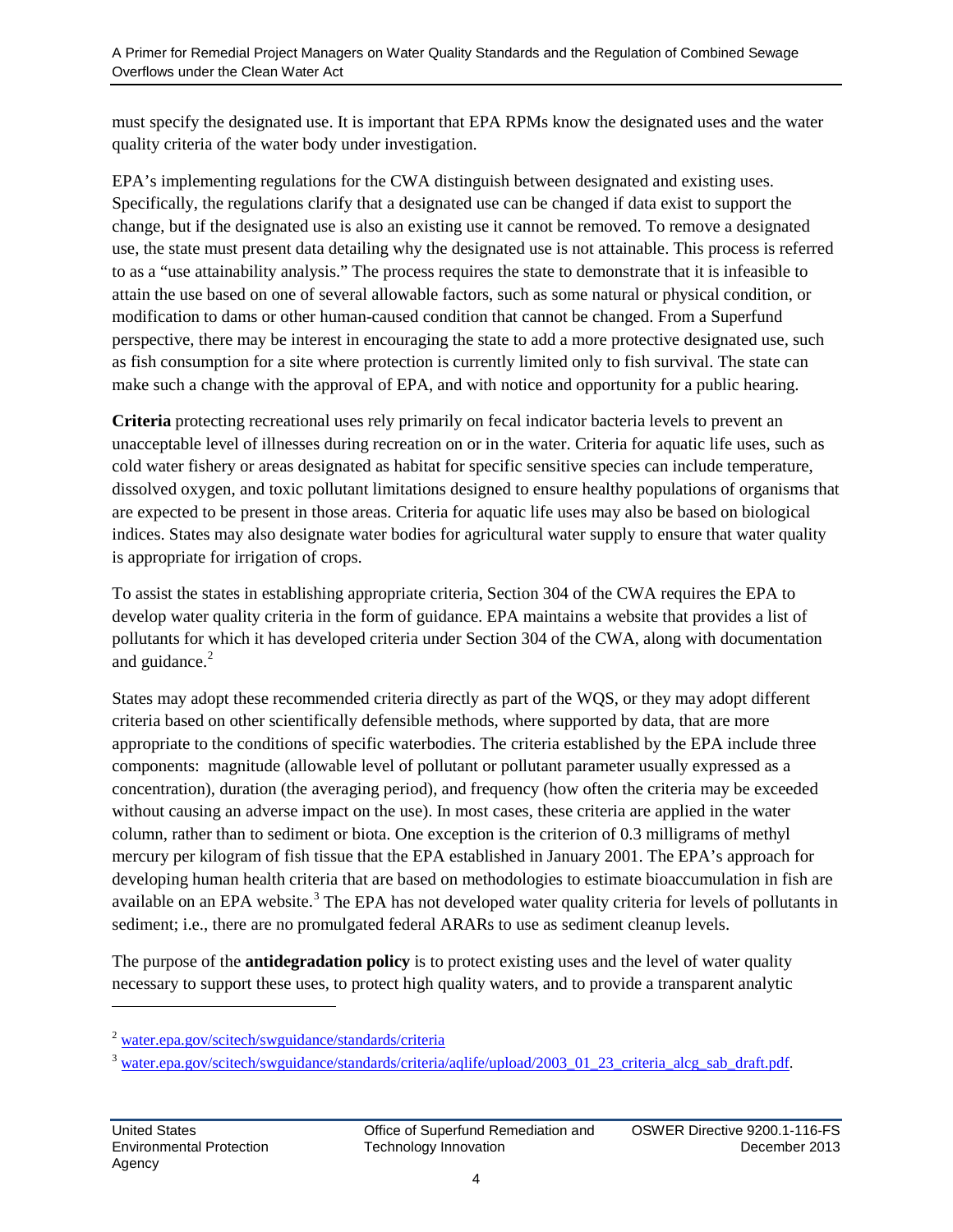process for states and tribes to use to determine whether limited degradation of high-quality waters is appropriate and necessary.

#### <span id="page-6-0"></span>**2.2.2 Assessing Water Quality Standard Attainment**

In addition to addressing state requirements to develop water quality standards, Section 303 of the CWA requires states to periodically assess whether waters are attaining water quality standards and provide a list to EPA detailing the locations of nonattainment and the suspected reasons for impairments. States submit this list for EPA approval every two years, and it is referred to as the "impaired waters list" or Section 303(d) list. States are also required to develop a total maximum daily load (TMDL) for waters placed on the list. A TMDL calculates the maximum pollutant load that the water body can receive and still attain water quality standards. The CWA requires that the "load shall be established at a level necessary to implement the applicable water quality standards with seasonal variations and a margin of safety which takes into account any lack of knowledge concerning the relationship between effluent limitations and water quality." Superfund does not generally consider TMDLs as ARARs for Superfund cleanups, although the water quality standards used as the basis for the TMDLs may be ARARs (EPA 2005).

The CWA categorizes pollutant sources as either point sources or nonpoint sources. A point source is defined as any discernible, confined, and discrete conveyance, such as a pipe, ditch, channel, tunnel, conduit, or container. Control of point sources is handled primarily through the NPDES permit program. In the CWA, point sources are clearly the focal point to be controlled, as the legal prohibition against pollutant discharge without an NPDES permit or other specific allowance applies only to point source discharges.

A nonpoint source is not specifically defined in the CWA, but is any source that is not a point source. Typical nonpoint sources include runoff from rural areas, including farming, animal grazing, and timber harvesting. The CWA does not establish a control program for nonpoint sources, as it did for point sources. Nonpoint sources are primarily addressed through voluntary programs that include grant funding to States, territories, and tribes for assistance and training, as well as for demonstration and monitoring of reductions in pollutant loads. Releases to the water column from contaminated sediments at a Superfund site would be considered a nonpoint source. Significant differences between the two approaches to source control can be problematic for states as they develop TMDLs for waterbodies with both point sources and nonpoint sources.

The TMDL establishes a ceiling for the sum of individual waste load allocations (WLAs) for point sources, load allocations (LAs) for nonpoint sources, natural background sources, seasonal variations, and a margin of safety. The state is required to develop a TMDL for the pollutant of concern, designed to attain water quality standards, for each water-quality-limited water body identified on the 303(d) list. EPA has issued numerous guidance documents and policy memoranda to assist states (and stakeholders) in developing TMDLs. [4](#page-6-1)

 $\ddot{\phantom{a}}$ 

<span id="page-6-1"></span><sup>&</sup>lt;sup>4</sup> [water.epa.gov/scitech/swguidance/standards/upload/2005\\_05\\_06\\_criteria\\_humanhealth\\_method\\_complete.pdf](http://water.epa.gov/scitech/swguidance/standards/upload/2005_05_06_criteria_humanhealth_method_complete.pdf)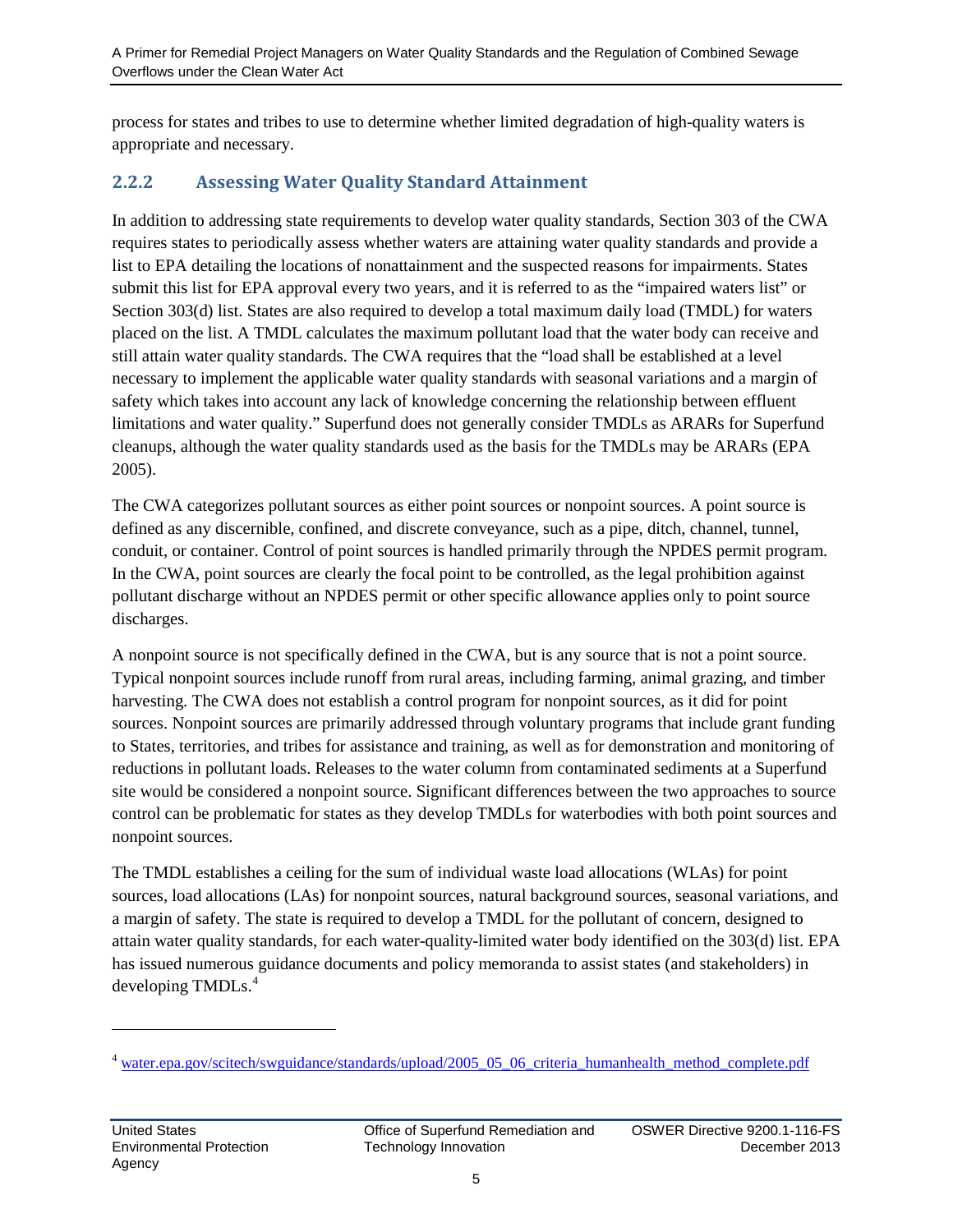#### <span id="page-7-0"></span>**2.2.3 Technology-Based Standards**

Section 301 of the CWA also establishes how pollutants from point sources are to be controlled. It describes a framework of increasingly more stringent technology-based standards to be developed by the EPA to limit the amount of pollutants from the various categories of point sources. In the case of industrial point sources, these standards are often referred to as "effluent guidelines." In most cases, these are effluent limitations expressed as a pollutant mass of concentration not to be exceeded at the end of the pipe. The EPA usually tries to establish the limitations as mass limits linked to production (for example, pollutant parameter X shall not exceed Y pounds for Z pounds of product produced).

Congress' expectation for requiring these standards was that, over time, technology would advance to the point that there would be no discharge of pollutants, meeting one of the CWA goals discussed above. The initial step required EPA to develop standards based on *Best Practicable Control Technology Currently Available* (BPT) and these standards were to be achieved by 1977. BPT standards addressed toxic [such as, polycyclic aromatic hydrocarbons (PAHs), metals, polychlorinated biphenyls (PCBs)], conventional [such as biochemical oxygen demand (BOD), total suspended solids (TSS), fecal indicator bacteria (FIB), and pH], and non-conventional pollutants (such as floatables, which consist of trash and other visible floating debris). To establish the level of pollutant control under BPT, the CWA directed EPA to consider the average of the best existing performance by well-operating plants within each industrial category or sub-category.

In the next phase of CWA implementation, EPA was required to develop standards based on Best Available Technology Economically Achievable (BAT) and Best Conventional Pollutant Control Technology (BCT) with a compliance deadline of 1983, which was extended to July 1, 1984, and extended again to March 31, 1989. BAT standards addressed toxic pollutants and non-conventional pollutants, such as may be generated by industrial facilities, while BCT addressed conventional pollutants, more typical of pollutants treated by publicly owned treatment works (POTWs). BAT considers the performance associated with the best control and treatment measures that have been, or are capable of being achieved, and the cost of attainability, but does not balance the cost of implementation against the pollutant reduction benefit. For BCT, however, the Act directs EPA to consider the relationship between costs and benefits, as well as characteristics of specific POTW facilities, including age, process, energy requirements, and cost and difficulty of control as compared with industrial facilities. These BPT, BAT, and BCT standards are applicable to existing discharges, and the deadlines for compliance with these standards have all passed.

Congress also required EPA to establish New Source Performance Standards (NSPS). These standards are applied to any discharge where construction began after the standard for the specific industry category was promulgated. Generally, NSPS are more stringent than standards for existing sources. These standards are based on the state-of-the-art technology available at the time of construction, and the assumption is that the standard can be planned for and the necessary controls can be installed in the facility.

#### <span id="page-7-1"></span>**2.2.4 Ambient Water Quality Criteria**

The term "water quality standard" is often incorrectly used to refer to ambient water quality criteria. Water quality criteria, however, comprise a key component of the three-part WQS for establishing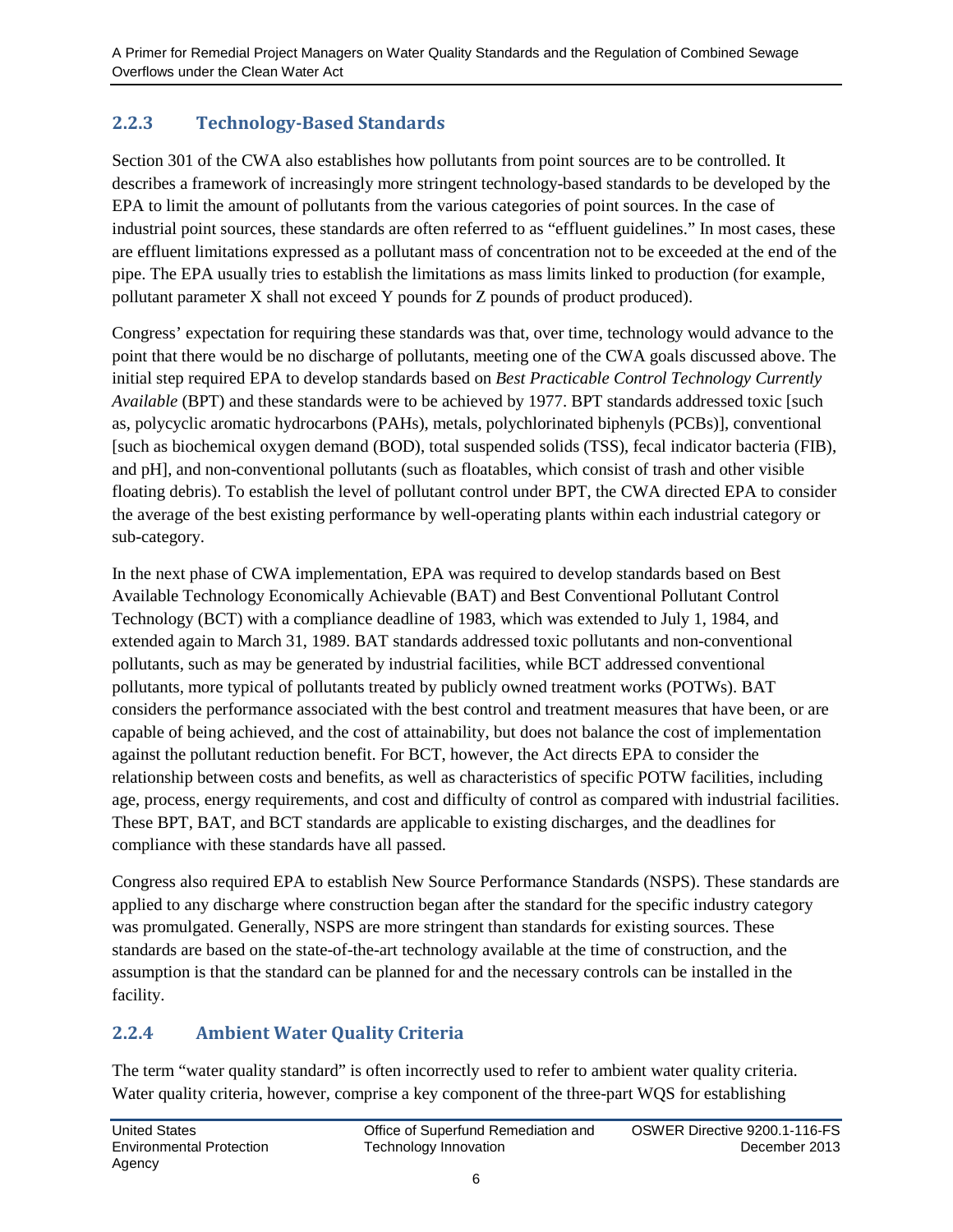effluent limitations. The CWA generally requires states to adopt numeric water quality criteria for a list of 65 classes of "toxic" pollutants, which the EPA has developed into a list of 126 specific "priority" pollutants. States often adopt the EPA ambient water quality criteria values at which time they become a state water quality standard. The CWA directs EPA to develop, publish, and, from time to time, revise water quality criteria, accurately reflecting the latest scientific information for these priority pollutants. EPA's numeric water quality criteria are designed to be protective of plants and animals when applied in the water (not at end of pipe), and to address short-term (acute) and long-term (chronic) effects on freshwater and saltwater species. For example, criteria for protection of fisheries typically include minimum aqueous concentrations of dissolved oxygen. It is important to note that the criteria are not expressed in the same terms as an effluent limitation. Effluent limitations include a magnitude and an averaging period (usually daily, weekly, or monthly); therefore, a conversion step is necessary to be able to back-calculate effluent limits consistent with water quality criteria.

#### <span id="page-8-0"></span>**2.2.5 The National Pollutant Discharge Elimination System Program**

A major component of the 1972 amendments to the CWA was creation of the NPDES permit program. The NPDES program regulates all types of point source discharges to water bodies of the United States. Since its creation, it has significantly reduced the discharge of pollutants from point sources. Any discharge of pollutants from a point source is prohibited unless authorized by a NPDES permit. This includes permits for combined and separate sewer overflows and non-agricultural storm water outfalls.

For most situations, NPDES permit limits are developed following these steps:

- Apply technology-based limits based on secondary treatment standards for POTWs, and limits based on effluent limitation guidelines for non-POTWs. If, however, effluent limitation guidelines do not exist for the specific industry discharge, the limits are based on a best professional judgment (BPJ) calculation. Assess whether the technology-based limitations are stringent enough to protect WQS.
- If there is reasonable potential for a pollutant in the discharge to cause or contribute to a violation of the applicable WQS, and the technology-based effluent limit is not stringent enough to protect the WQS, then set a limit for the pollutant at a level to ensure the numerical standards contained in the WQS are not exceeded.
- If the receiving water body is on the list of impaired waters and a TMDL has been issued, use the WLA from the TMDL to develop the effluent limit.
- Include monitoring and reporting in the permit to demonstrate compliance with an effluent limit. If there is no limit, data collection may be required to determine whether a limit is necessary during the next permit cycle.

During the early years of the NPDES program, the focus was on the discharge from continuously discharging POTWs and industrial wastewater treatment plants. More recently, additional attention has been paid to wet weather sources, such as municipal storm water, industrial storm water, and combined sewer overflows (CSOs). In 1994, EPA issued the CSO Control Policy that outlined how the NPDES program would regulate CSOs. CSOs are discussed in more detail below. The issue common to all of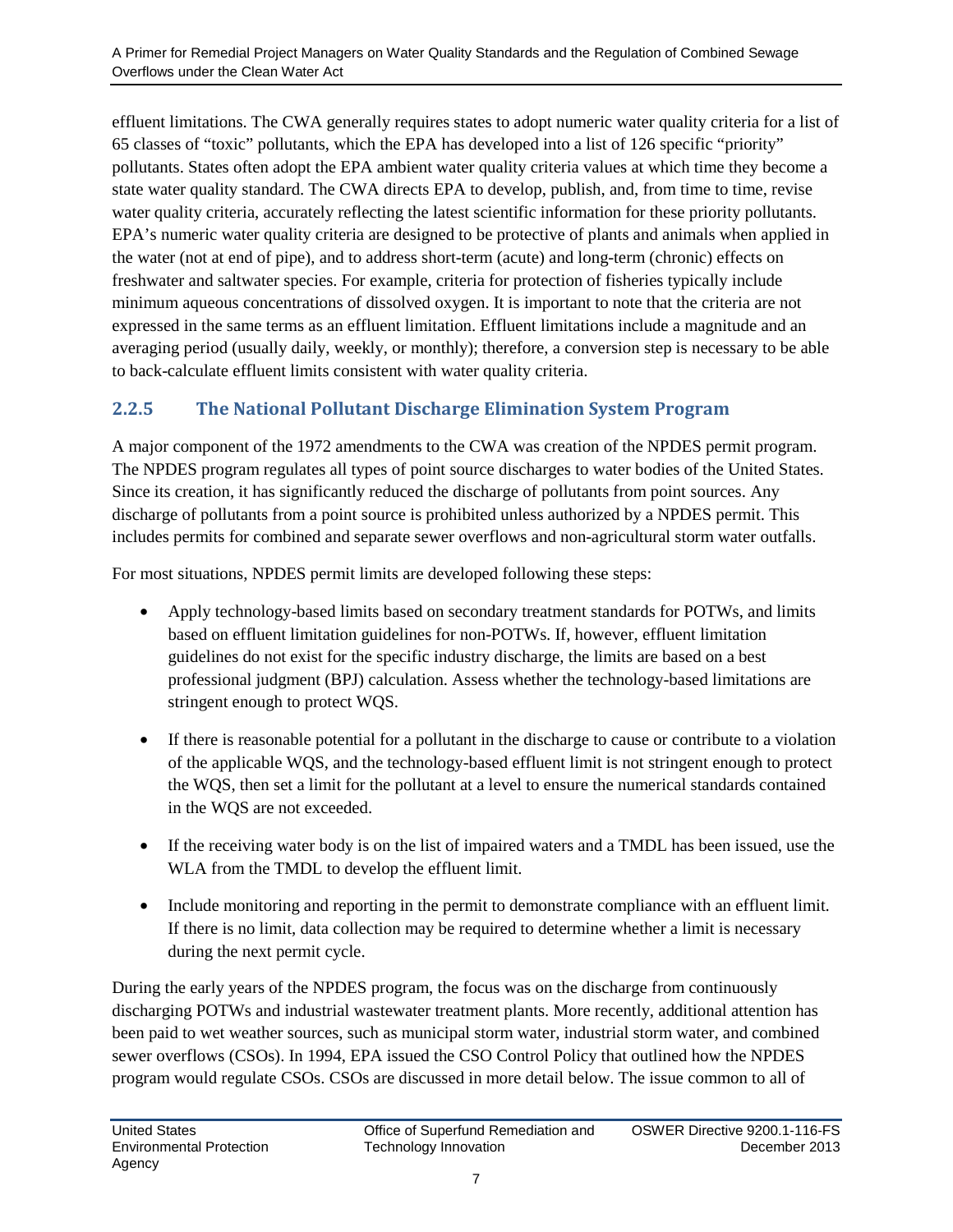these wet-weather discharges is that they are highly unpredictable and highly variable in volume and duration. In light of this high level of variability, numeric effluent limits would be difficult to calculate; therefore, permit limits in the form of best management practices (BMPs) have a much larger role in CSO and storm water permitting than they do for other point source discharges.

### <span id="page-9-0"></span>3. What are CSOs?

In the early 1900s, many developing cities constructed combined sewer systems (CSSs), instead of separate sanitary and storm water sewer systems, to conserve resources. By the mid-1900s, construction of combined sewers was prohibited by state and local governments. Figure 1 shows that most of the CSSs are located in the Northeast, Great Lakes region, and Pacific Northwest (adapted from EPA 2004), in core areas of older communities of all sizes.



As POTWs were built, CSSs were sized to convey all of the combined sewage to the POTW for treatment during periods

of no rain (dry weather) or for smaller storms when the connecting sewers leading to the POTW (interceptor sewers) were not full. In many CSSs, the city or utility owns the interceptor sewers but does not own the private laterals that connect houses or businesses to the interceptor sewer, which can make control of CSOs difficult. CSSs were designed to discharge directly to receiving water bodies from an outfall pipe during large rainfall or snowmelt events exceeding the capacity of a POTW. These conditions are illustrated in Figure 2 (EPA 2004). According to EPA's Office of Water, there are 772 communities with CSSs that serve 40 million people in the United States.<sup>[5](#page-9-1)</sup> The sizes and magnitudes of CSSs and their impacts on surface waters vary significantly. Small communities may have only one or two outfalls, or in some cases many outfalls (for example, Defiance, Ohio, has 44 outfalls and serves 3,000 people). Larger communities, such as New York City or Cleveland, Ohio, can have multiple POTWs, each with its own



**Figure 2 – Schematic of Combined Sewer Structure and Performance**

CSS and number of overflow locations.

As cities grew, new separate sewer systems were built often tied into the existing CSS. In a separate sewer system, the city constructs a separate sanitary sewer system (SSS) to convey sanitary sewage to the CSS or POTW, and a separate storm

 $\ddot{\phantom{a}}$ 

<span id="page-9-1"></span> $5$  [http://cfpub.epa.gov/npdes/cso/demo.cfm?program\\_id=5](http://cfpub.epa.gov/npdes/cso/demo.cfm?program_id=5)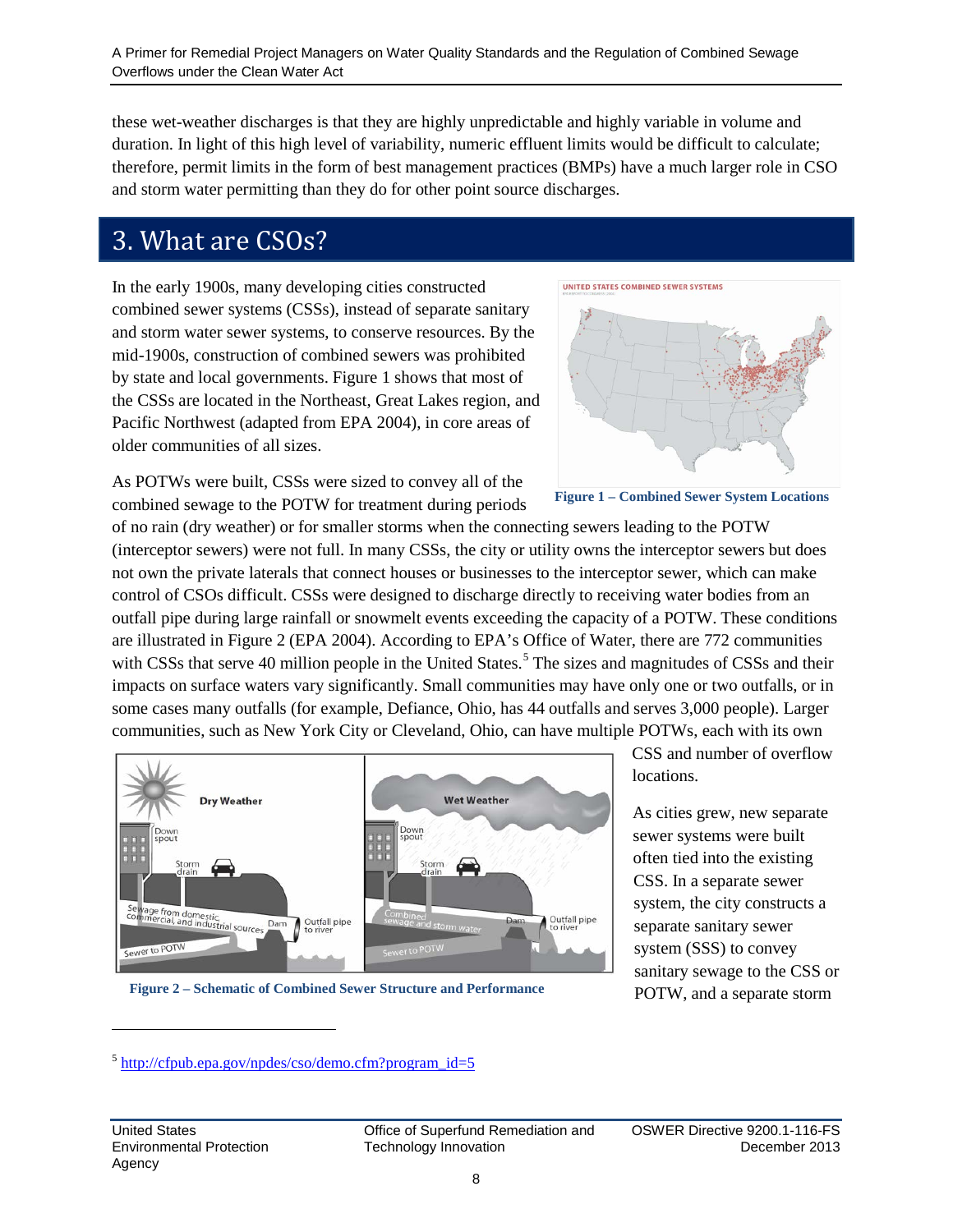sewer system to convey storm water runoff directly to the receiving water bodies. As both CSSs and SSSs aged, and cities often failed to maintain infrastructure, infiltration of groundwater and inflow of runoff that was not intended to reach the sewer system resulted in increased wet weather flow within both the CSS and SSS. CSS capacity is therefore exceeded more frequently than originally designed. Some cities experience CSO discharges nearly every time it rains. Infiltration can also lead to overflows of SSSs, even though the purpose of separation is to avoid overflows.

#### <span id="page-10-0"></span>**3.1 Impacts of CSOs on Water Bodies**

The impacts of CSOs on water quality are site-specific and highly variable and are a function of volume discharged, discharge frequency, and pollutant concentrations. CSO volumes often correlate with the intensity and duration of rain or snowmelt events. They also depend on antecedent moisture conditions, groundwater levels, and land use. Antecedent moisture conditions and land use determine what portion of the rainfall infiltrates into the ground and how much becomes runoff that would enter the CSS. Groundwater levels also affect how much infiltration can enter the CSS through cracks or leaks in the pipes.

Pollutants can enter the CSS from a variety of sources. These sources include sanitary waste from residences and from public and commercial buildings; industries that discharge directly to sewers; storm water runoff that picks up pollutants from soils and paved surfaces; and from contaminated groundwater that infiltrates the sewers. The National Pretreatment Program regulations at 40 Code of Regulations (CFR) Section 403 require POTWs to control the level of pollutants from industrial discharges to sanitary sewers to ensure the wastewater treatment plant is not adversely affected and that pollutants from the industry do not pass through the plant to the receiving water. CSO Control Policy requires review and modification of pretreatment requirements to assure CSO impacts from industrial sources are minimized. Storm water contaminant loads to combined sewers can be a legacy of industrial activity and materials storage and handling. Pollutants can also build up in solids that accumulate and deposit in the sewers and may be flushed out of the CSO with higher-intensity rain events. Because of their diverse sources and the effects of flow, pollutant concentrations in CSOs are highly variable and difficult to predict.

The EPA has focused on limiting releases of conventional pollutants such as fecal indicator bacteria (FIB), 5-day biochemical oxygen demand (BOD5), and total suspended solids (TSS). The hazardous substances often found at Superfund sites are typically not addressed unless it has been shown that the CSO discharge causes or contributes to violations of the ambient water quality criteria or equivalent state standard. With respect to toxics, however, EPA stated in its Report to Congress that "toxics in wastewater can be a concern in industrialized areas or where monitoring data indicate potential toxicity" (Moffa 1997). Storm water contributions to CSOs in urbanized areas can also contain significant concentrations of hydrocarbons and metals" (EPA 2004). Table 1 shows EPA's reported ranges of pollutant concentrations in CSOs and demonstrates how widely effluent concentrations can vary (EPA 2004).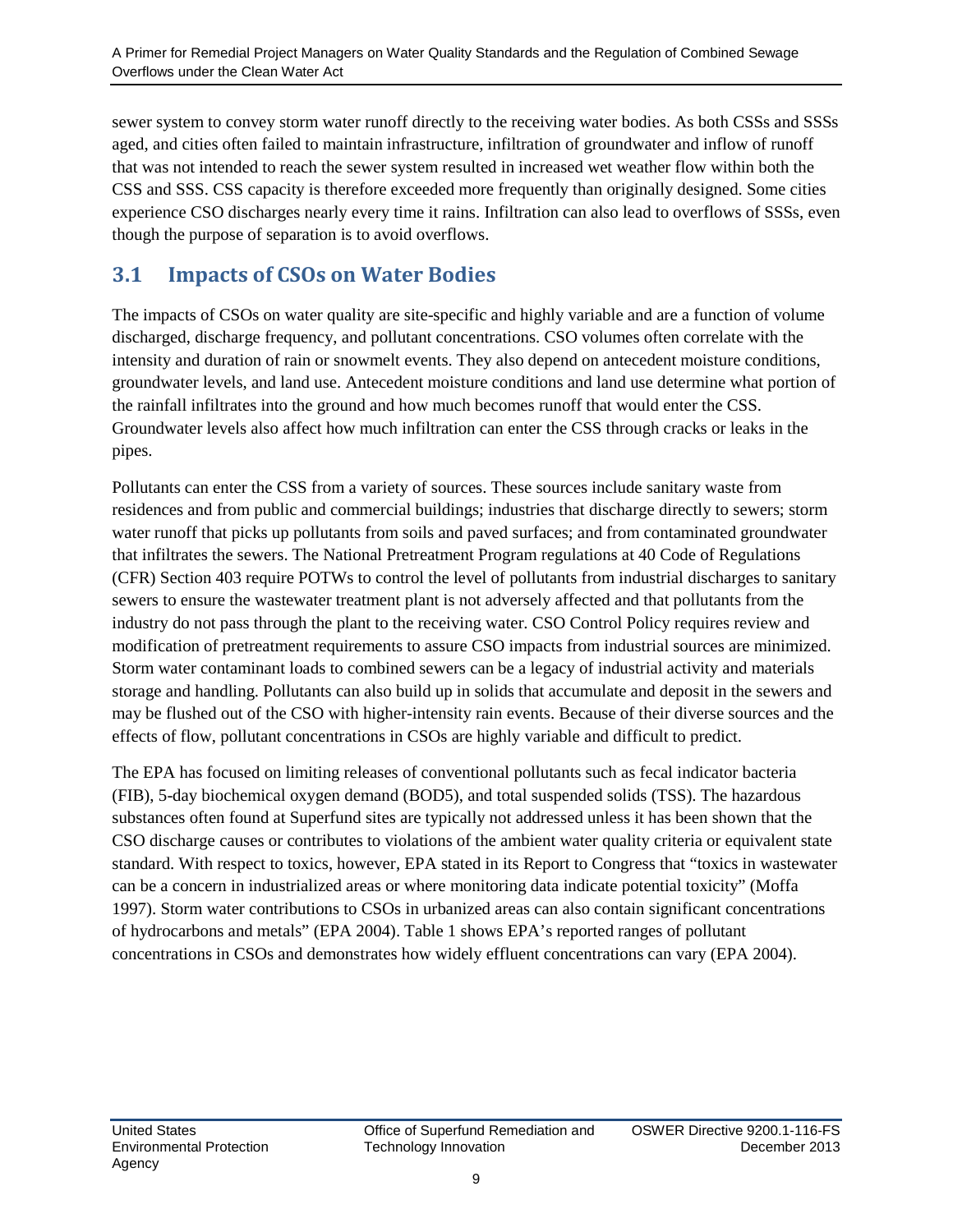| <b>Pollutant</b>        | <b>Units</b>        | Range            | <b>Median</b> |
|-------------------------|---------------------|------------------|---------------|
| Fecal coliform bacteria | Colonies per 100 ml | $3 - 40,000,000$ | 215,000       |
| BOD <sub>5</sub>        | mg/L                | $3.9 - 696$      | 43            |
| <b>TSS</b>              | mg/L                | $1 - 4,420$      | 127           |
| Cadmium                 | $\mu$ g/L           | $0.16 - 30$      | 2             |
| Copper                  | $\mu$ g/L           | $10 - 1,827$     | 40            |
| Lead                    | $\mu$ g/L           | $5 - 1,013$      | 48            |
| Zinc                    | $\mu$ g/L           | $10 - 3,740$     | 156           |

#### **Table 1. Range of Pollutant Concentrations in Combined Sewer Overflows (EPA 2004)**

 $BOD<sub>5</sub> - 5$ -day biochemical oxygen demand

 $\mu$ g/L – microgram per liter mg/L – milligram per litre

TSS – total suspended solids ml – milliliters

The contribution of the CSO discharges to water quality impairments can vary because other sources (stormwater and nonpoint sources) upstream of the CSS often contribute the same pollutants as the CSOs, particularly during rain events. Depending on the nature of the waterway, CSO impacts can be dispersed quickly, whereas in slow-moving waters the pollutants from the CSOs can build up in the sediments. In some instances, sludge deposits form mounds near the CSO outfalls. EPA has published three comprehensive reports on the occurrence and impacts of CSOs, which were all prepared primarily from a water column exposure perspective (EPA 2002a, 2004, 2007).

#### <span id="page-11-0"></span>**3.2 How are CSOs and CSSs Regulated?**

CSOs are regulated as point sources under the CWA and the CSO Control Policy of 1994 (59 Federal Register [Fed. Reg.] 18688-18698, April 19, 1994). The 1994 CSO Policy is also included in Section 402(q) of the CWA, as explained later in this section. The Policy was negotiated among representatives from states, environmental groups, municipal organizations, and EPA. The impetus was that effective implementation of CSO controls through NPDES permits was lagging because of a lack of a common and consistent framework. The Policy included four key principles to ensure that CSO controls are costeffective and meet the objectives of the CWA. These principles are:

- 1. Clear levels of control presumed to meet appropriate health and environmental objectives;
- 2. Flexibility to consider the site-specific nature of CSOs and find the most cost-effective means to reduce pollutants and meet CWA objectives and requirements;
- 3. Phased implementation of CSO controls, considering a community's financial capability; and
- 4. Review and revision of state water quality standards to reflect the site-specific wet weather impacts of CSOs.

The Policy includes consideration of both technology-based controls and water quality-based controls. The technology-based controls are called the Nine Minimum Controls (see text box below) and are essentially BMPs that a community should be able to implement immediately and without significant capital cost. The water quality-based controls consist of developing and implementing a Long Term CSO Control Plan (LTCP) that should result in compliance with applicable water quality standards.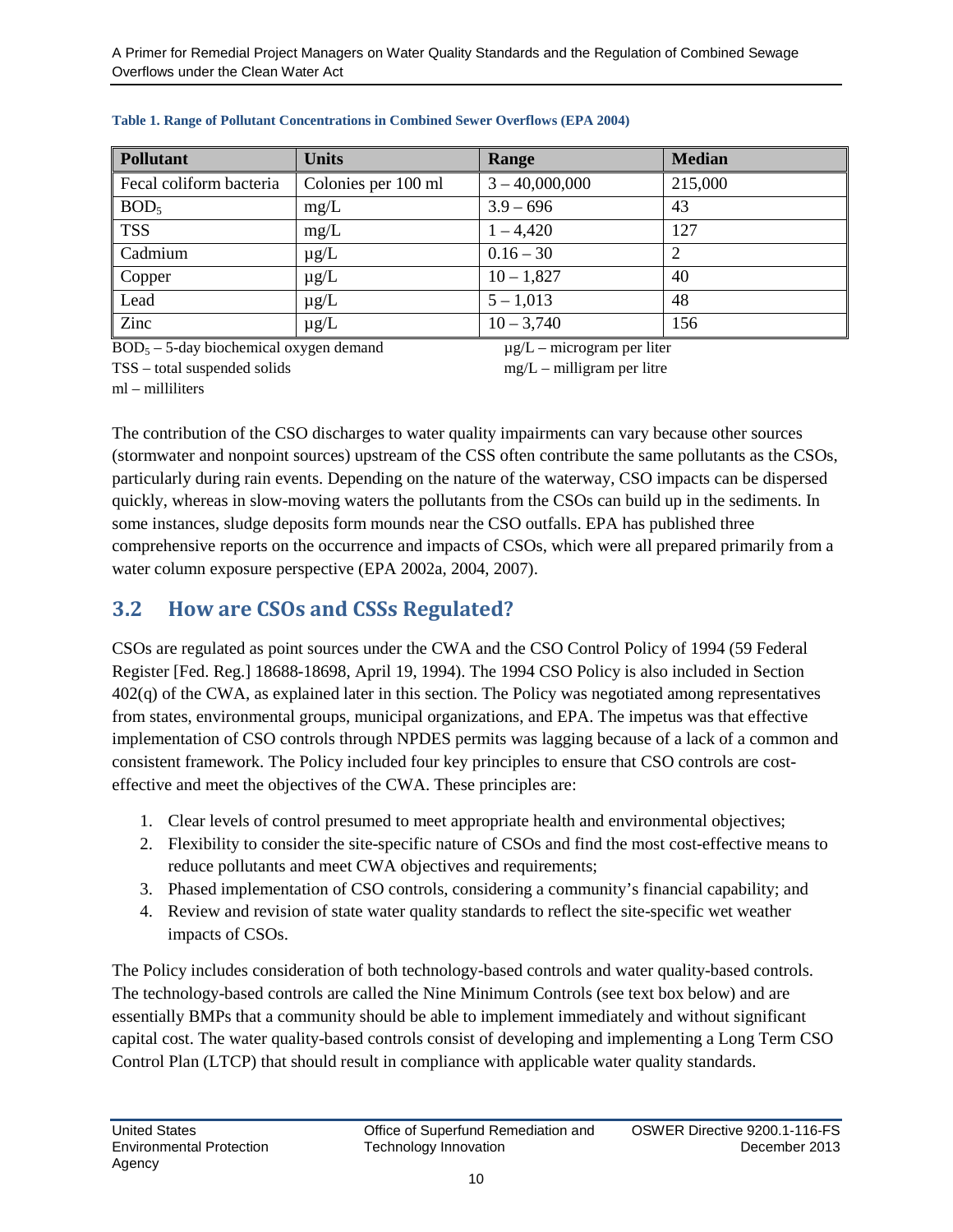EPA has developed memoranda and guidance documents to help states and CSO permittees implement the Policy. [6](#page-12-1) In response to criticisms that little progress was being made in accomplishing the objectives of the CSO Policy, EPA began to develop and implement a national enforcement strategy in the mid-1990s. This strategy was formalized in an April 2000 memorandum (EPA 2000) from EPA's Office of Enforcement and Compliance Assurance (OECA).

In December 2000, the Wet Weather Water Quality Act of 2000 was enacted. The purposes of the legislation are:

- To prevent and reduce water quality impacts of CSOs and sanitary sewer overflows (SSOs), by authorizing grants to municipalities and states for CSO/SSO control projects;
- To authorize grants for a wet weather pilot program; and
- To codify the EPA's CSO Control Policy of 1994 as part of the CWA, although it is still commonly referred to as a "Policy" in CSO control planning.

The bill also directs the EPA Administrator to "issue guidance to facilitate the conduct of water quality and designated use reviews for municipal combined sewer overflow receiving waters."

While current statistics have not been updated since the 2004 Report to Congress, many CSO communities have entered into either federal or state enforcement agreements or are in the process of negotiating an agreement. Often, the enforcement action addresses not only CSOs but also SSOs. For CSOs, the agreements are either to develop and implement an LTCP or to implement an already agencyapproved LTCP that ensures that water quality standards are met during a "typical" or average year (discussed below). Thus, it is important to recognize that a LTCP does not ensure controls meet WQS in every year, but rather that they are met under "typical" year conditions.

For SSOs, the enforcement action typically requires the community to set forth a sewer overflow reduction plan that effectively "eliminates" all SSOs.<sup>[7](#page-12-2)</sup> For perspective on the range of agreement costs, a review of federal consent decrees from EPA's news releases and the Federal Register revealed that, for 2011, eight communities had agreed to implement long-term control plans for CSO or SSO control ranging in cost from \$4.2 million (Elkins, West Virginia) to \$4.7 billion (St. Louis, Missouri).

### <span id="page-12-0"></span>**3.3 How is a Long-Term Control Plan Developed?**

Under the CSO Control Policy, communities are required to characterize the CSS and the impacts of CSOs on the receiving waters. They are typically characterized by conducting monitoring and computer

 $\overline{a}$ 

<span id="page-12-1"></span><sup>6</sup> For EPA policy memoranda and guidance documents on CSO control see

[http://cfpub.epa.gov/npdes/docs.cfm?document\\_type\\_id=1&view=Policy%20and%20Guidance%20Documents&pr](http://cfpub.epa.gov/npdes/docs.cfm?document_type_id=1&view=Policy%20and%20Guidance%20Documents&program_id=5&sort=name) [ogram\\_id=5&sort=name](http://cfpub.epa.gov/npdes/docs.cfm?document_type_id=1&view=Policy%20and%20Guidance%20Documents&program_id=5&sort=name)

<span id="page-12-2"></span> $^7$  As noted in the 2004 Report to Congress (EPA 2004), SSOs that reach waters of the United States are point source discharges, and, like other point source discharges from municipal SSSs, are prohibited unless authorized by an NPDES permit. EPA has attempted draft policy for addressing SSOs, however so far to date EPA has not produced a final policy.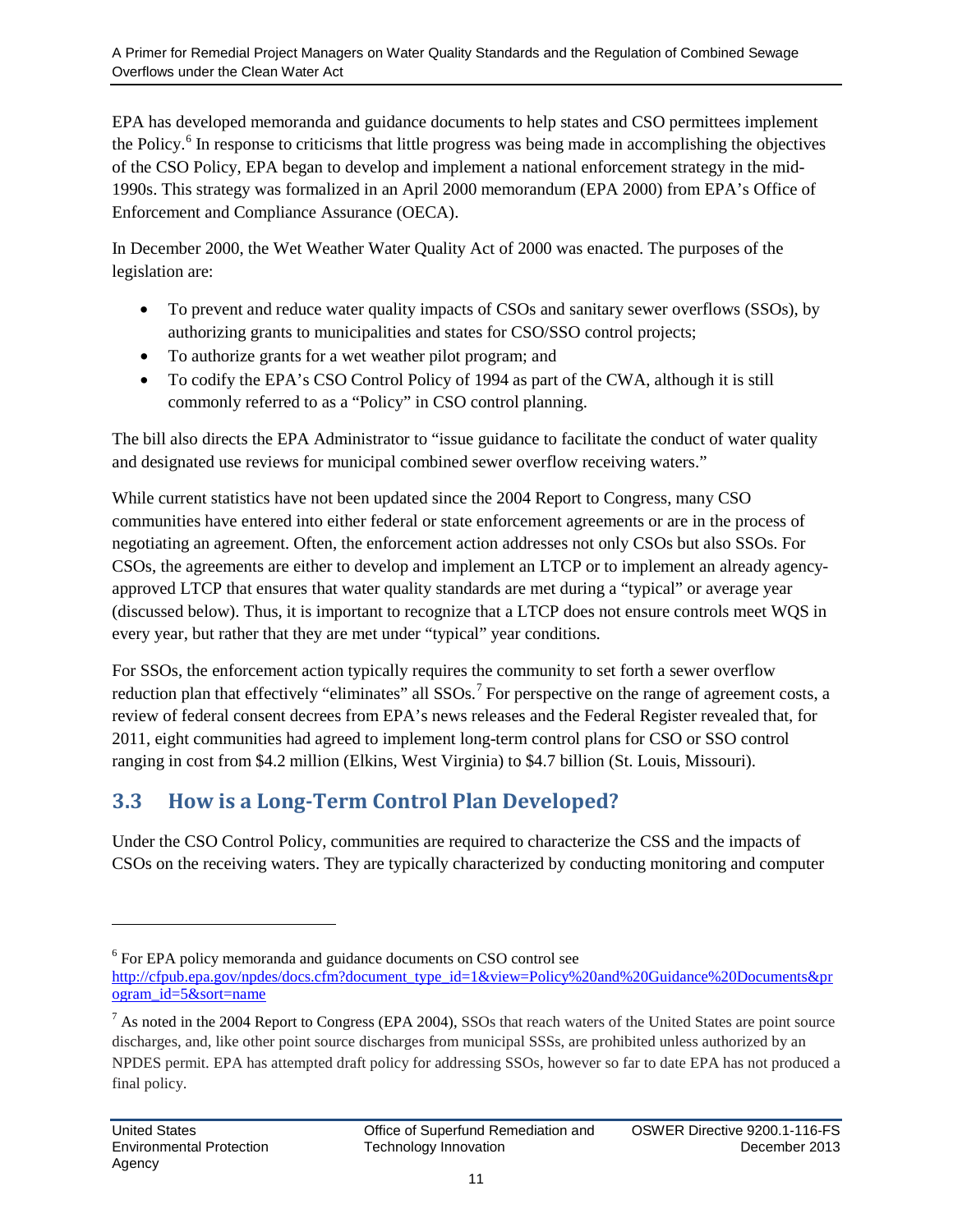modeling of current conditions. The models are then used to evaluate the effectiveness of possible CSO controls in meeting water quality standards assuming a typical year.

Under the Policy, communities are provided with significant flexibility in selecting the typical year. In some instances, the community selects a typical period that might include representative wet and dry weather precipitation or stream flow conditions. This period is different than what is considered for developing TMDLs, which must address "critical," reasonable worst-case, conditions.

Recognizing there is no single control technology for achieving water quality standards, the community is expected to identify alternative CSO control technologies that could be used to reduce or eliminate CSOs under typical-year conditions. As stated in the Policy, "EPA expects the long-term CSO control plan to consider a reasonable range of alternatives. The plan should, for example, evaluate controls that would be necessary to achieve zero overflow events per year, and an average of one to three, four to seven, and eight to twelve overflow events per year. Alternatively, the long-term plan could evaluate controls that achieve 100% capture [of combined sewage], 90% capture, 85% capture, 80% capture, and 75% capture



**Figure 3 – Hypothetical Cost Curve for Knee-of-the-Curve Analysis**

for treatment." EPA also expects communities to evaluate alternatives to maximize treatment of combined sewage at the POTW by upgrading conveyance or wet-weather treatment capacity. Furthermore, EPA states that "[t]he analysis of alternatives should be sufficient to make a reasonable assessment of cost and performance" known as a "knee-of-the-curve" analysis using the typical year (EPA 1994).

A hypothetical knee-of-the-curve analysis is shown in Figure 3, where the percent capture and treatment of combined sewage and storm water through a combination of technologies is compared with capital program cost. The "knee" represents the point "where the increment of pollution reduction achieved in the receiving water

#### **Combined Sewer Overflows Nine Minimum Controls**

- 1. Proper operation and regular maintenance programs for the sewer system and the CSOs
- 2. Maximum use of the collection system for storage
- 3. Review and modification of pretreatment requirements to assure CSO impacts are minimized
- 4. Maximization of flow to the publicly owned treatment works for treatment
- 5. Prohibition of CSOs during dry weather
- 6. Control of solid and floatable materials in CSOs
- 7. Pollution prevention
- 8. Public notification to ensure that the public receives adequate notification of CSO occurrences and CSO impacts
- 9. Monitoring to effectively characterize CSO impacts and the efficacy of CSO controls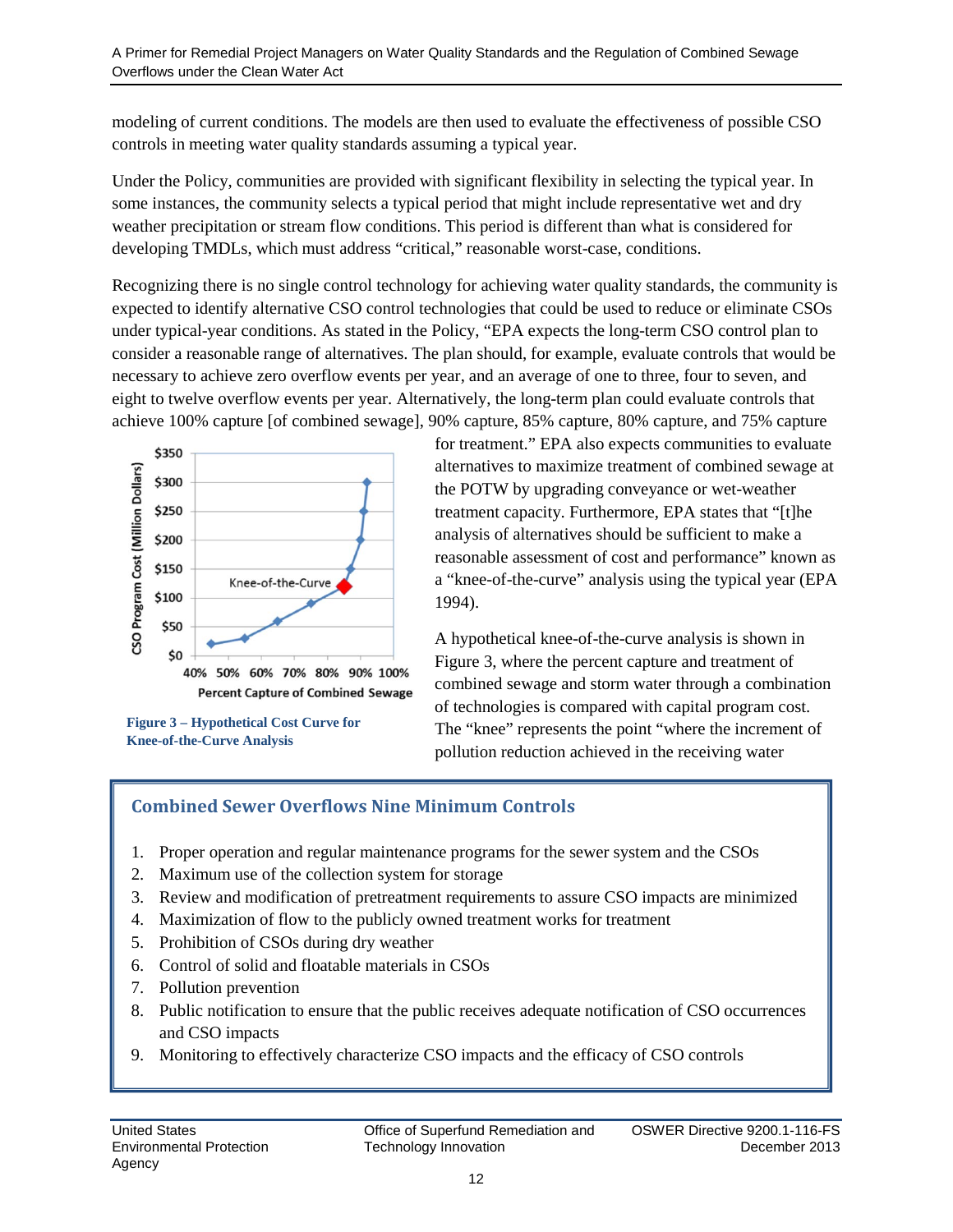diminishes compared to the increased costs" (EPA 1994). EPA expects communities to use the knee-ofthe-curve analysis to help guide selection of controls.

Under the CSO Policy, communities can pursue either the "presumption" approach or the "demonstration" approach to evaluate the level of CSO control that is needed to meet water quality standards. These approaches focus on conventional sanitary pollutants (such as bacteria, BOD<sub>5</sub>, or TSS). Toxics receive much less attention. The Policy lists the following criteria for a community to consider when pursuing a presumption approach, all based on the typical year:

- No more than an average of four (possibly up to six) overflow events;
- Elimination or capture for treatment of at least 85 percent of combined sewage by volume; or
- Elimination or removal of no less than the mass of pollutants causing the impairment using the 85 percent volume criterion.

The CSOs meeting these criteria are expected to receive, at a minimum:

- Primary clarification,
- Solids and floatables disposal, and
- Disinfection (if necessary to meet water quality standards).

Under this presumption approach, controls are "presumed to provide an adequate level of control to meet the water quality-based requirements of the CWA, provided the permitting authority determines that such presumption is reasonable in light of the data and analysis conducted in the characterization, monitoring, and modeling of the system and the consideration of sensitive areas" (EPA 1994).

The **demonstration** approach was included in the Policy in the event that the controls required under the presumption approach went beyond what was needed to comply with water quality standards. Under this approach, the community must demonstrate that each of the following are met:

- CSOs alone will not violate water quality standards;
- If other sources will cause violations after the control program is implemented, there is a TMDL or other plan to allocate loads;
- The plan provides the maximum pollution reduction benefits reasonably attainable; and
- The plan can be cost-effectively retrofitted if additional controls are ultimately needed to meet water quality standards or designated uses.

As discussed previously, it is important to keep in mind that water quality standards apply only to designated uses, which often are linked only to conventional sewage pollutants, and not to toxic contaminants addressed at Superfund sites.

Regardless of whether the community chooses a presumption or demonstration approach, it is required to conduct post-construction compliance monitoring. The purpose of the monitoring is to ensure that the CSO controls provide the planned level of control and to confirm that CSOs are not causing or contributing to water quality standards violations. Details of EPA's expectations for CSO postconstruction compliance monitoring are identified in recent guidance (EPA 2012).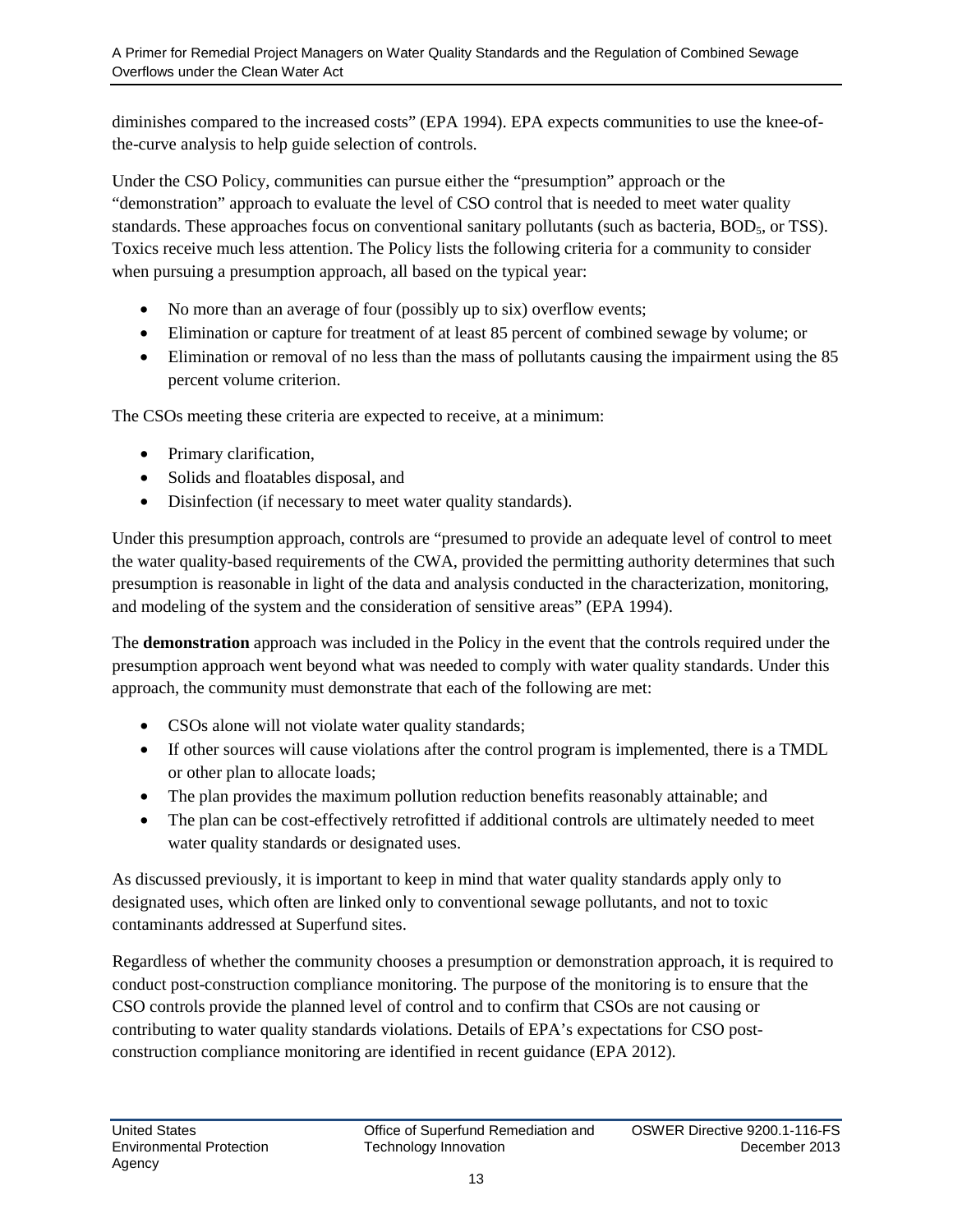With respect to CSOs causing or contributing to water quality standards violations, the CSO Control Policy also directs that EPA and the states work with communities to "review and revise" water quality standards as appropriate. They must be revised and reviewed because it is recognized that some standards were established many years ago without a complete use attainability analysis, and it also recognizes that achieving zero discharge (which might be needed to prevent violations of some existing water quality standards) can be cost-prohibitive, as shown by the knee-of-the-curve analysis. EPA issued guidance to facilitate these reviews and revisions, stating: "[g]iven local resource constraints, CSO communities need clear guidance on how they should implement the CSO control and other wet weather water pollution control programs to attain water quality standards. Water quality standards reviews are an important step in integrating the development and implementation of affordable, well-designed and operated CSO control programs with the requirements of the Clean Water Act (CWA)" (EPA 2001). In practice, reviews and revisions of water quality standards have been few.

#### <span id="page-15-0"></span>**3.4 Implementation Schedules for CSO Plans**

The CSO Control Policy requires that permits issued to CSO communities include construction and financing schedules. EPA indicated that these schedules "may be phased based on the relative importance of adverse impacts upon WQS and designated uses, priority projects identified in the long-term plan, and on a permittee's financial capability." EPA issued guidance on developing schedules, which includes a scoring system to determine whether a community would experience a low, medium, or high burden implementing the CSO control program (EPA 1997).

The scoring system includes socioeconomic factors and debt and financial indicators and also establishes 2 percent of median household income (MHI) as an indicator of high burden. In the same guidance, the EPA indicates that communities with a low burden are expected to implement controls within normal engineering and construction guidelines; while those with medium burdens should receive up to a total of 10 years; and high burden communities should receive up to a total of 15 years with "[s]chedule up to 20 years based on negotiation with EPA and state NPDES authorities" (EPA 1997, p, 44). This guidance is often cited as a basis for setting a maximum implementation schedule in consent decrees at 20 years.

### <span id="page-15-1"></span>**3.5 Recent Developments in CSO Control Planning**

In 2007, EPA published a memorandum concerning the use of green infrastructure in NPDES permits and enforcement (EPA 2007). Green infrastructure, which includes green roofs, permeable pavement, and grassy swales to capture runoff, reduces storm water peaks through storage and infiltration, improving capture for the CSS as a whole. EPA stated that permitting authorities could "encourage permittees to utilize green infrastructure approaches, where appropriate, in lieu of or in addition to more traditional controls" and encouraged EPA and state personnel to consider using green infrastructure as a component of consent agreements in enforcement activities. The permittees would still be required to meet the limits necessary to achieve water quality standards, but would be allowed to use different approaches from the more conventional gray infrastructure (such as build more off-line storage or expand POTW capacity). Greater reliance on green infrastructure might require additional flexibility such as lengthening compliance schedules. EPA recognized that green infrastructure could be used to "down-size" gray infrastructure such as tunnels and would provide additional water quality and aesthetic benefits for communities. EPA also recognized that communities would need time to construct, test, and assess the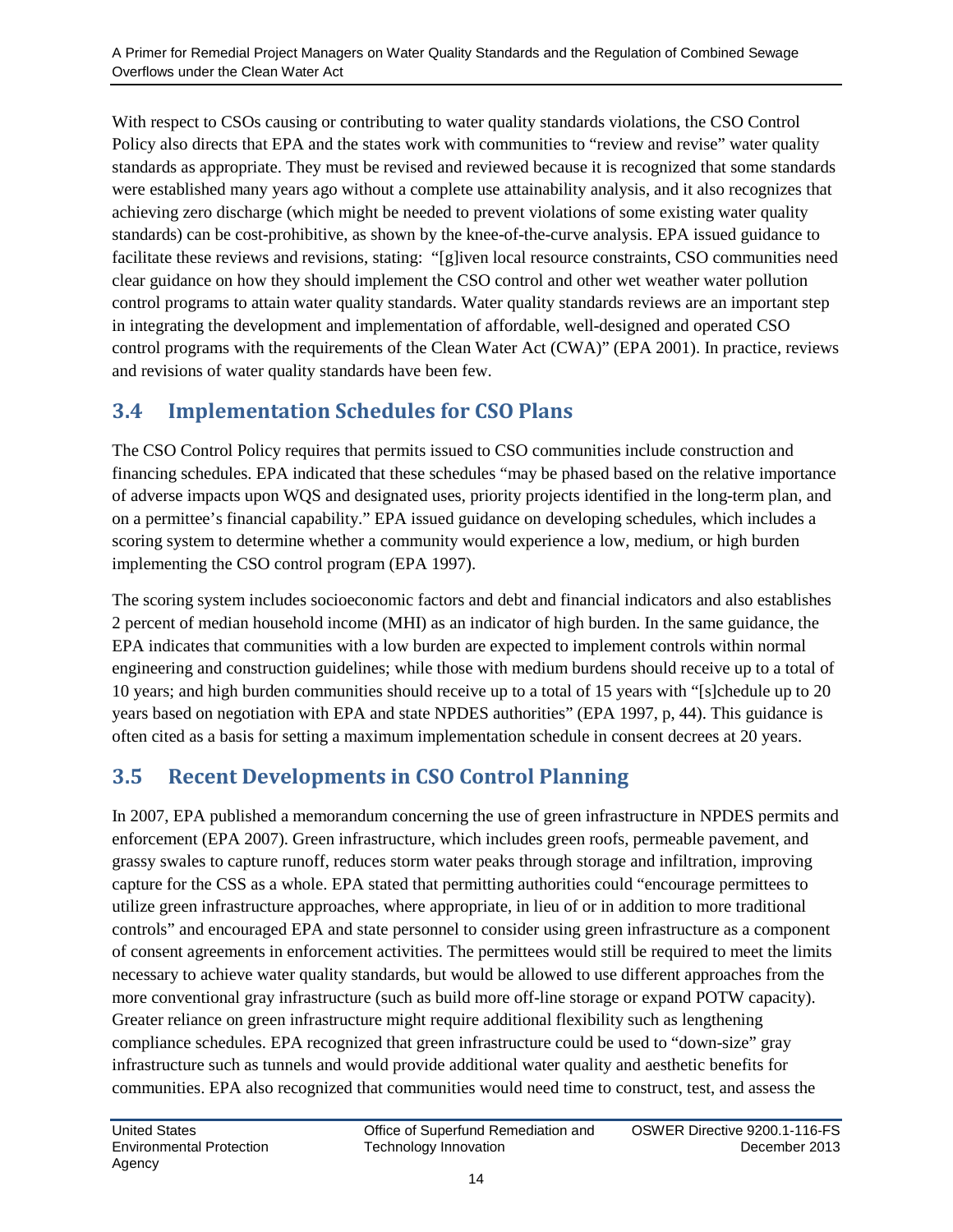benefits of green infrastructure, which is a relatively new technology. Despite this recognition, the early consent decrees that included green infrastructure provided limited flexibility to communities for adaptive implementation of green infrastructure and re-assessment of controls or implementation schedules. This approach is now being re-assessed with EPA's initiative to allow communities to use integrated planning to achieve CWA compliance.

In June 2009, the U.S. Conference of Mayors (USCM) held a plenary session at its 77th annual meeting contending that EPA was requiring unnecessarily costly solutions to limit wet weather overflows. Several mayors wrote to the EPA Administrator and the Attorney General expressing their concern. In response, EPA and DOJ began meeting with the USCM Water Council to explore these issues further. In November 2009, the USCM transmitted its paper, titled "Local Government Recommendations to Increase CSO/SSO Flexibility in Achieving Clean Water Goals," which identified the key areas where it was argued that EPA was not providing cities with sufficient flexibility, and proposed ways that EPA might change implementation of the program without requiring any changes to regulations or the CWA. The USCM and EPA continued meeting, and EPA also began discussions with other stakeholders, including the state regulatory agencies, about these issues.

In June 2012, EPA issued an Integrated Municipal Stormwater and Wastewater Planning Approach Framework. Under this framework, a municipality may develop an integrated plan incorporating the following elements:

- Description of the water quality, human health, and regulatory challenges to be addressed;
- Characterization of existing wastewater and storm water systems and performance;
- Provision for stakeholder involvement in planning;
- Process for evaluation of alternatives and selection of an alternative;
- Monitoring to measure performance; and
- Adaptive improvement to the plan over the course of its implementation.

The alternative evaluation element of the framework allows cities to consider cost and benefit as factors in the phasing and sequencing of controls, to most effectively achieve the requirements of the CWA based on factors local to the CSO community. These include costs of alternatives, potential disproportionate financial burdens on portions of the community, projected pollution reductions, benefits to receiving waters, and other environmental and public health benefits. A systematic approach to evaluating green infrastructure is also a component of the framework.

# <span id="page-16-0"></span>4. CWA Implementation and Possible Implications for Sediment Remediation under Superfund

Contaminated sediment sites are commonly located in urban water bodies where CSOs and separate storm water discharges are regulated under the CWA. Because of the potential for continuing impacts of those discharges on sediment contamination, it is important to appreciate and understand relevant CWA regulatory drivers and processes, and how they may affect Superfund remedial action objectives and processes. This section discusses the commonalities and differences between the two regulatory approaches. Because of some of these differences, the effectiveness of Superfund remedies at urban sites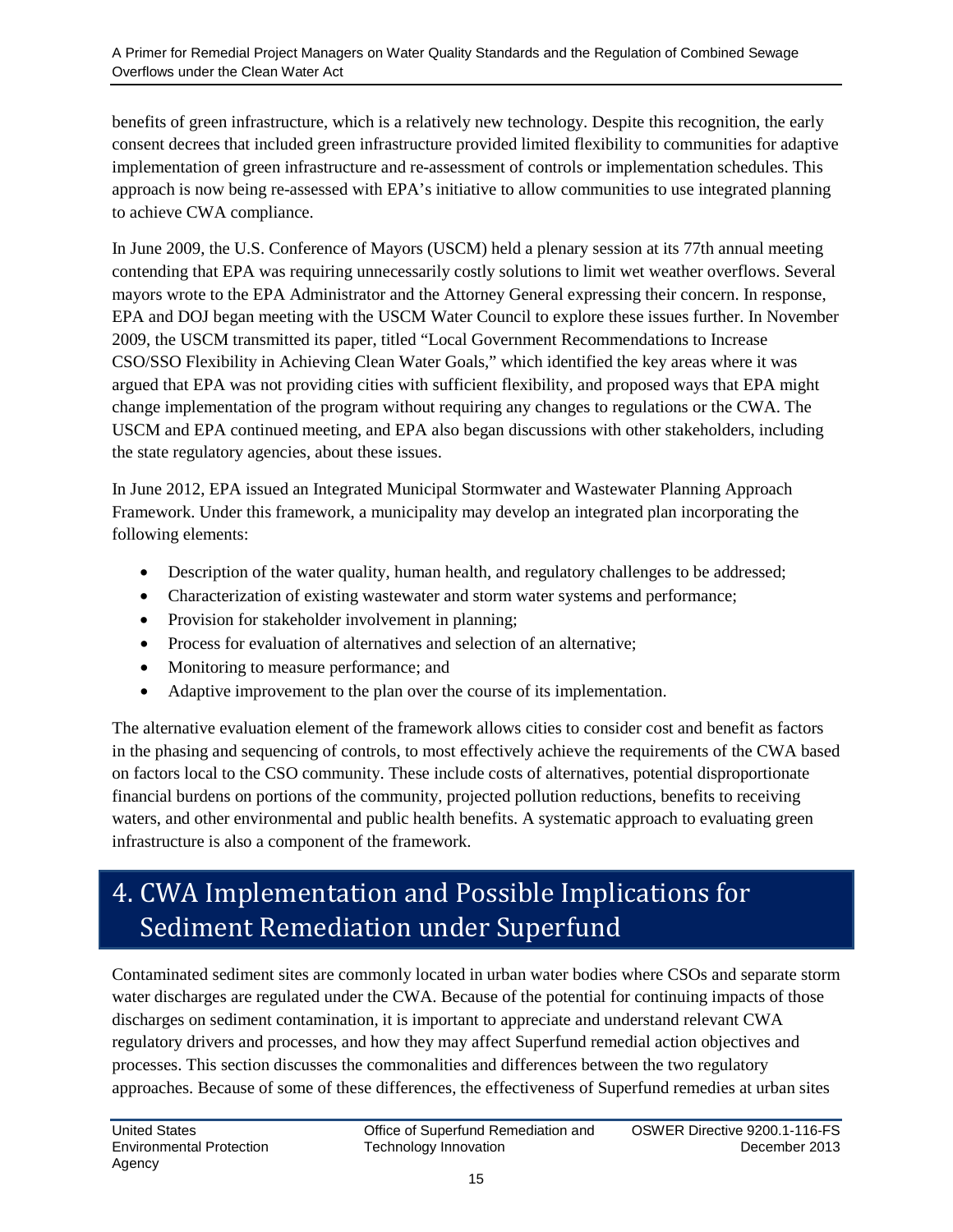may depend on successful coordination between the regional CWA and CERCLA programs, throughout the entire RI/FS and remedy selection and implementation processes.

#### <span id="page-17-0"></span>**4.1 Programmatic Goals**

Under the CWA, discharges to surface waters are regulated with the objective of protecting designated uses (such as recreation, cold water fisheries, or drinking water supply) of water bodies. States are responsible for establishing water quality standards, including designated uses for each water body and setting numerical and narrative water quality criteria to protect those uses. Depending on the designated uses, these state standards may or may not include toxic pollutants typically found at Superfund sites. Point sources (wastewater treatment plant discharges, CSOs, and storm water discharges) are regulated through NPDES permits with effluent limits established as necessary using these numerical and narrative water quality criteria, with the goal of maintaining or restoring water quality standards. Allowance is made for the state of wastewater treatment technology where discharges are subject to technology-based limits.

Both the CWA and CERCLA aim to protect wildlife populations and people who are potentially exposed through recreation, but their goals and resulting approaches differ in important ways. Where the CWA seeks water quality conditions consistent with Act's definition of protection and restoration of fishing, swimming, and other designated uses, CERCLA is explicitly risk-based, implementing remedies that reduce exposures to people and biota to protective levels; e.g., cancer risk not to exceed  $1 \times 10^{-4}$ . Because of the difference in objectives, CWA metrics of success may not be sufficient to meet CERCLA cleanup objectives, even when both are site-specific.

### <span id="page-17-1"></span>**4.2 Media, Contaminants, and Cleanup Objectives**

Metrics for developing a successful LTCP for CSOs include reducing the frequency that bacterial counts, nutrients, or solids exceed threshold values to protect recreation, preventing depletion of dissolved oxygen, and protecting fisheries. An LTCP for a specific CSS may presume that other sources of pollutants in the watershed will also ultimately be addressed.

In contrast, contaminated sediment cleanups target existing contamination, typically including a major component of legacy contamination previously released to the water body over a period of years. Exposures via sediments and pathways originating in sediments are targeted by CERCLA, with the intent of protecting human health and the environment. This intent focuses CERCLA remedies on a different set of contaminants, often those having persistent and bioaccumulative toxicity to human health and the environment, commonly including polycyclic aromatic hydrocarbons (PAHs), polychlorinated biphenyls (PCBs), heavy metals, pesticides, and dioxins and furans. In contrast to presumptive measures that may be imposed under the CWA, CERCLA controls are demonstrative: a CERCLA remedy is not complete until the achievement of remedial action objectives and contaminant-specific remediation goals is demonstrated through long-term monitoring results.

While persistent bioaccumulative contaminants may also be regulated under the CWA, they are rarely the primary drivers for regulatory compliance for CSOs, and may not even be monitored. In these situations, CSOs and separate storm water could result in recontamination of Superfund sites. There is also a greater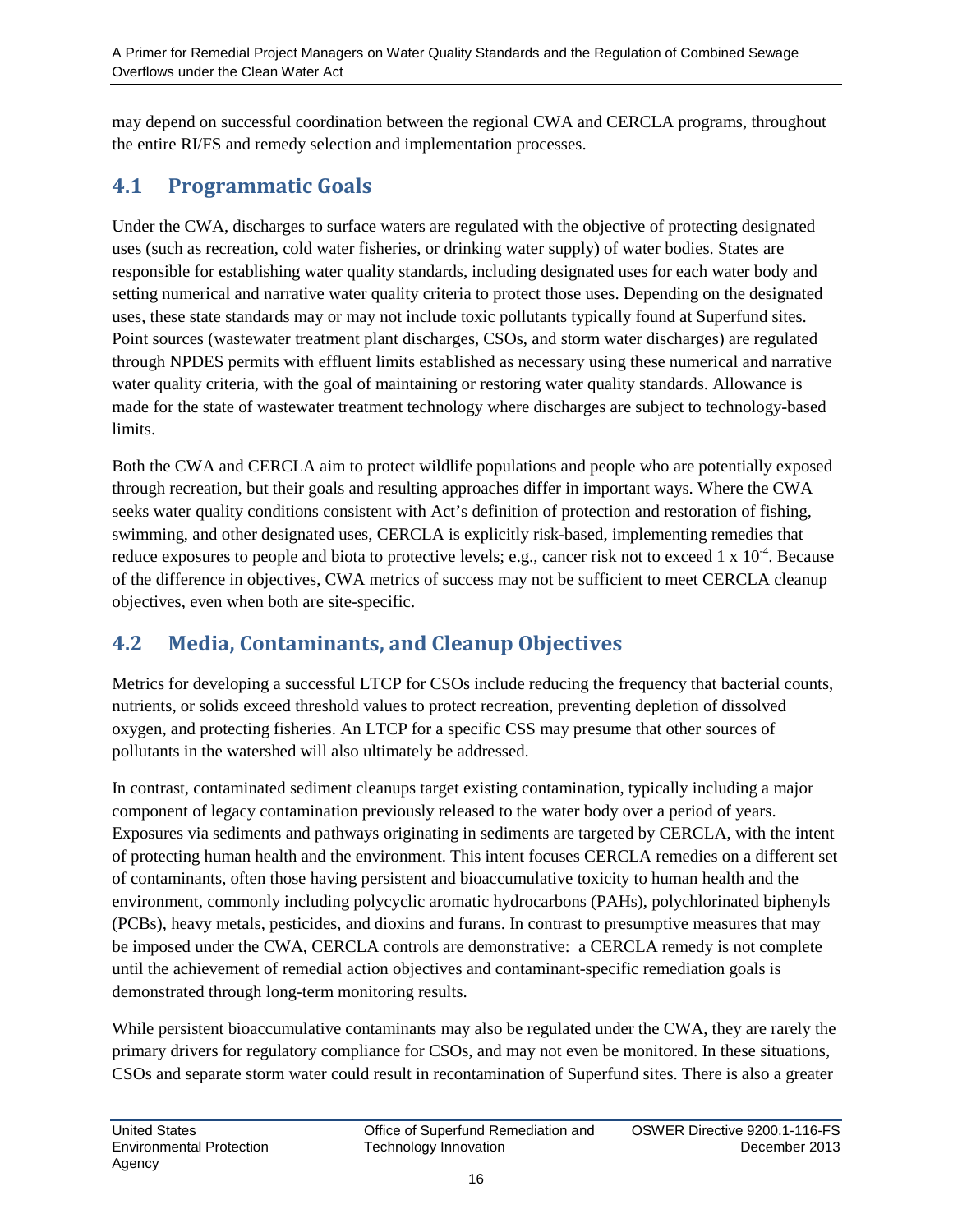emphasis under CERCLA on the ecological risks to benthos living in or on the sediment, in contrast to the direct water column exposure that is the key exposure pathway evaluated under the CWA.

### <span id="page-18-0"></span>**4.3 Sources, Controls and Site Management**

Under the CWA, the regulatory process to achieve WQS typically includes a sequence of shorter and longer-term controls. In the case of CSOs, permittees are first required to demonstrate the use of best management practices, in the form of addressing the nine minimum controls. Permittees are then required to develop and implement LTCPs, which incorporate more substantial and time-consuming public works investments, targeting ultimate attainment of specific water quality criteria or state-specific standard consistent with the designated uses of the water body. For larger communities, these controls can cost from hundreds of millions to billions of dollars, depending in part on the financial capability of the community. CSO controls are implemented over a period of up to 20 years, so the timing of CSO controls may not coincide with the timing of CERCLA remedies.

Furthermore, it is anticipated that there will continue to be some level of CSO discharges, even after the LTCPs are fully implemented. It is therefore possible for a community to continue to discharge contamination that constitutes a source from the perspective of sediment contamination. Under the CWA, controls are typically established with the intent of meeting water quality standards over time, and not to prevent recontamination of a sediment site or to help meet sediment cleanup levels at the time of the Superfund remediation.

CSOs controls are designed to minimize wet-weather overflows, and not to eliminate them in a "typical year." Water quality impairments may consist of transitory problems, such as dissolved oxygen depletion or elevated bacterial levels, in the sense that impairments are removed when pollutant loads are effectively controlled. In contrast, contamination of sediments by metals and persistent hydrophobic chemicals is typically a long-term problem. This makes it imperative that sources be controlled to the maximum extent practicable for effective sediment remediation.

CERCLA risk management actions consider 11 principles (EPA 2002b), the first of which is to "Control sources early." As compared with CWA management actions, there is greater priority and urgency assigned to the cessation of contaminant releases under CERCLA. CERCLA also takes more of a onceand-for-all approach to remediation, as compared with the phasing of controls under the CWA. While the CERCLA framework provides for removal and interim actions, the typical course of response culminates in a final remedy, attaining and demonstrating a reduction in risk to acceptable levels. Because of these differences in goals and timing of remedies, more attention is being paid to the potential for the recontamination of sediment sites by CSOs and storm water discharges.

After controls have been implemented, the methods of demonstrating regulatory compliance also differ between remedial actions for CERCLA sediment sites and LTCPs. The success of CSO controls is most commonly evaluated in terms of achieving target reductions in the frequency of overflow events and in overflow volume, and not in terms of reduction in risks. Success of a LTCP may be demonstrated based on water quality modeling that shows CSOs no longer are predicted to be causing or contributing to violations of WQS during the typical period being simulated. These demonstrations may also assume other reductions in watershed contaminant loads. Although EPA has indicated that water quality sampling should also be performed for CSO post-construction monitoring programs, the evaluation of WQS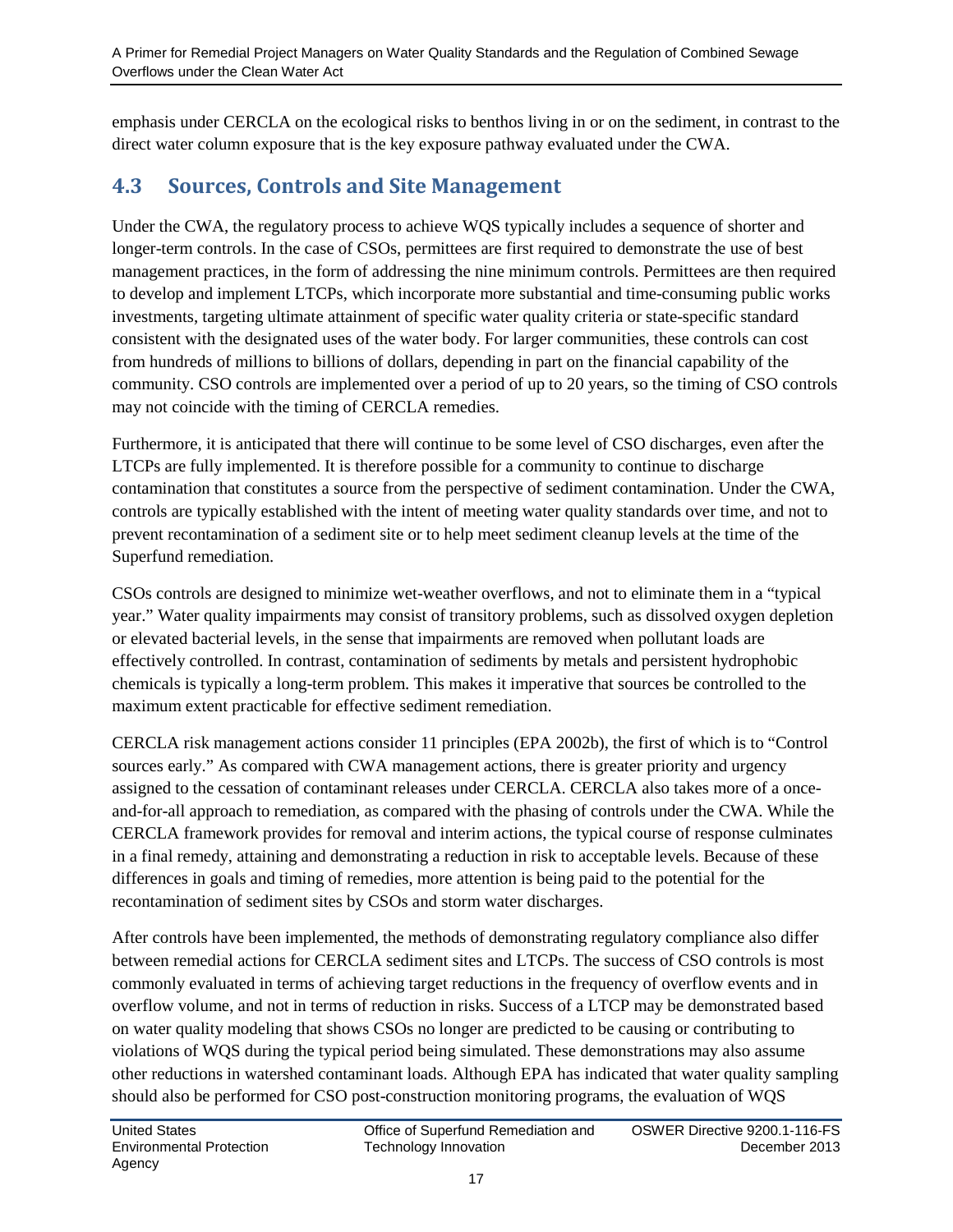typically relies instead on modeling overflows and predicting their impacts on water quality. In contrast, post-construction and long-term monitoring of sediment is typically required after contaminated sediments have been remediated under CERCLA. These data are collected to confirm both remedy effectiveness and risk reduction and whether any additional remedial action is needed as part of the CERCLA five-year review process.

#### <span id="page-19-0"></span>**4.4 Cost Considerations**

Remedies and controls to address contaminated sediments, CSOs, and other permitted discharges can be costly: costs for large sediment site remedies and for CSO controls for major cities can both total hundreds of millions and even billions of dollars. These costs are considered somewhat differently under CWA regulation of CSOs and storm water than under CERCLA.

Cost and affordability are taken into account in negotiating LTCPs, especially with respect to timing. Cost can also affect the extent of load reduction through the knee-of-the-curve analysis. Funding for CSO activities comes from the public via payments for water and sewer services. Rate payers are assessed fees over the life of the project to finance the development and implementation of required controls and to pay for long-term debt obligations for the water and sewer infrastructure. The ability of a community to pay for these controls is considered during the LTCP process and is an important reason why the time to implement new source control actions can be up to 20 years.

In contrast, costs for Superfund sediment sites (with the exception of orphan sites) are borne by one or more parties deemed to be responsible for the contamination. Cost is considered as a balancing criterion under CERCLA in evaluating a remedial action, but only after the level of risk reduction to be attained by an alternative adequately satisfies the threshold evaluation criterion of overall protection of human health and the environment. Affordability by the responsible parties may affect the allocation of costs for each party, but is not explicitly considered in remedy selection.

In practice, both CWA- and CERCLA-based actions consider that technologies may not be sufficiently advanced to allow for achievement of desired endpoints (immediate attainment of water quality standards under the CWA, or achievement of risk-based protective levels under CERCLA). Remedies can still result in concentrations that achieve substantial risk reductions for sediment sites, where existing technologies are unable to meet a risk-based target concentration. Likewise, where complete control of discharges is infeasible under the CWA (such as in CSO control), long-term control plans are often developed to minimize CSO discharges under a "typical year," allowing greater discharges to continue during the largest storm events and more extreme years.

### <span id="page-19-1"></span>**4.5 Contamination/Recontamination by CSOs and Storm Water Outfalls**

Because the CWA does not require complete control of CSO or storm water loadings to surface waters, the potential for these loadings to contaminate sediments or to recontaminate them after a remedy is implemented can be significant. The crucial elements to consider are what contaminants are present in discharges, what mass loadings occur prior to expected CSO and storm water controls, and what are the extent and timing of load reductions that are expected under planned controls.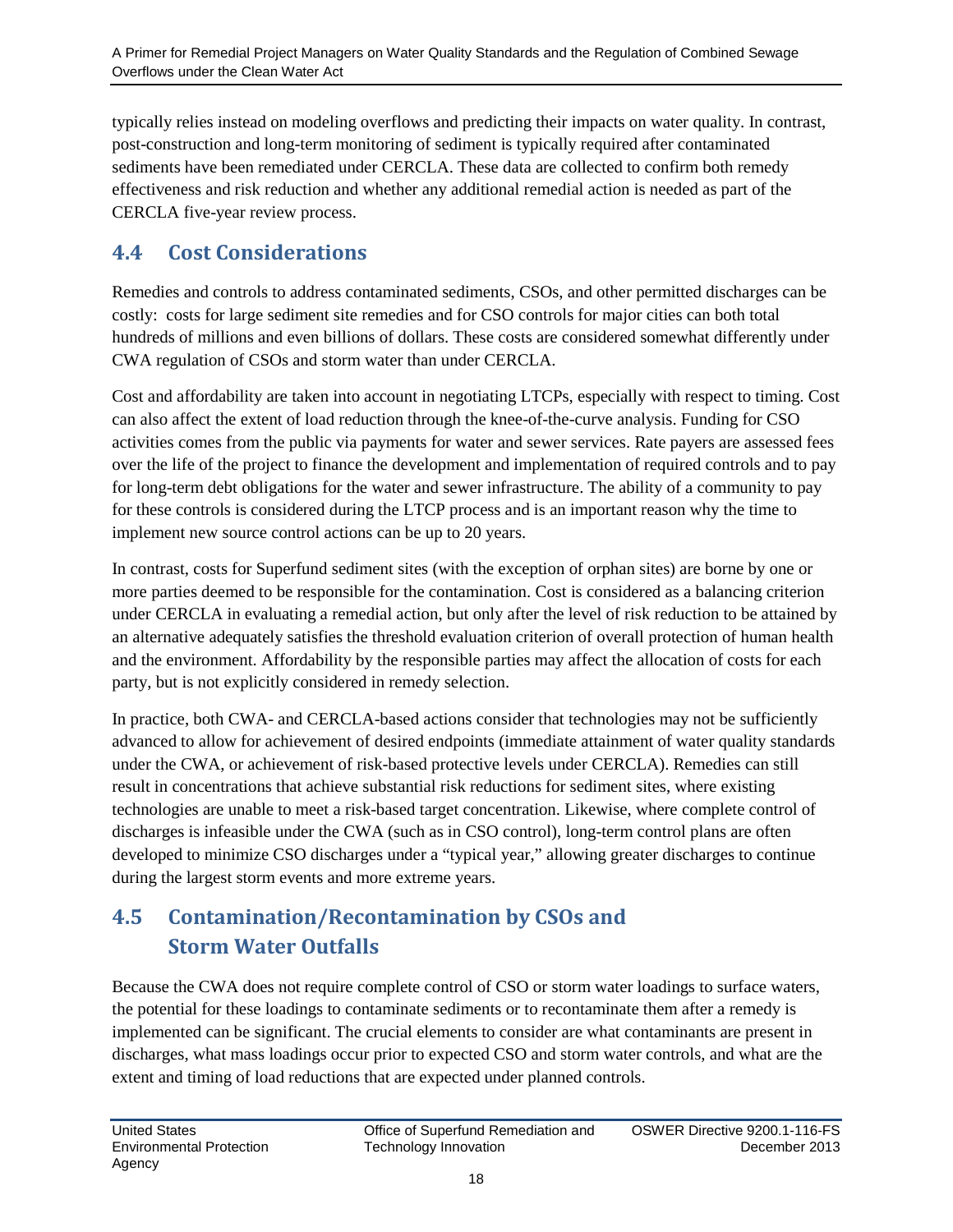If there is a CSO LTCP in place, its documentation is likely to provide much of the information needed by the Superfund site manager to understand the potential for sediment contamination and consider these impacts in remedy selection. LTCPs usually include estimates of typical year flows and loads of target contaminants, before and after implementation, although RPMs may need to request additional information about Superfund contaminants. Target contaminants for the LCTP may differ from the set that is targeted for Superfund remediation, in which case CSO loading data for the latter may not exist. If so, to estimate wet weather loadings of those contaminants under current conditions, additional monitoring of CSOs may be necessary as part of the RI performed under CERCLA. That information can then be used, in combination with projected capture rates under the LTCP remedy, to estimate future CSO loads of sediment contaminants. LTCPs also provide a time line of improvements, which can be used to estimate timing of source control in relation to the timing for the Superfund remediation. In general, it is more challenging to predict future contaminant loads for storm water outfalls than for CSOs for two reasons: first, because storm water controls rely more heavily on BMPs than on modeling-based engineering controls; and second, because storm water controls are more fragmented than CSO controls. A solution would be to monitor representative outfalls for contaminants of concern under varying wetweather conditions as part of the RI, to establish baseline loads, and then model watershed reductions through the application of BMPs, based on any available values from published literature.

### <span id="page-20-0"></span>**4.6 Need for Improved Coordination and Integration of CWA Regulation of Waterbodies and CERCLA Remediation at Sediment Sites**

This fact sheet highlights some commonalities and differences within both the CWA and CERCLA frameworks as they relate to contaminated sediment sites. It is not intended to provide resolution or specific recommendations where different objectives or approaches may make it challenging to achieve success from either regulatory perspective. However, it is reasonable that where CERCLA and CWA have similar objectives, agency staff carrying out their mandates seek greater consistency in approaches between the two legislative frameworks, to the extent allowable by law and regulation.

Coordination between programs can be challenging, and to date CSO long-term control planning has proceeded without substantial regard to CERCLA concerns. However, the CWA and CERCLA domains are intersecting with increased frequency on contaminated sediment sites, offering the opportunity for improved integration, including increasing collaboration between EPA and state CWA program managers, CWA permittees, and responsible parties under CERCLA. Superfund site managers are encouraged to work with their counterparts in the state and EPA water programs to consider the need for conducting one of more of the following activities pertaining to the site waterbody:

- Change the designated use in the WQS to one that is more protective with respect to food chain exposures; for example, risks from fish consumption. This change would require the state to "review and revise" the WQS and develop additional decreases in discharges.
- Develop waterbody-specific water quality criteria as part of a revised WQS.
- Provide access to responsible party and EPA contractors to collect end-of-the-pipe monitoring data from NPDES-permitted outfalls.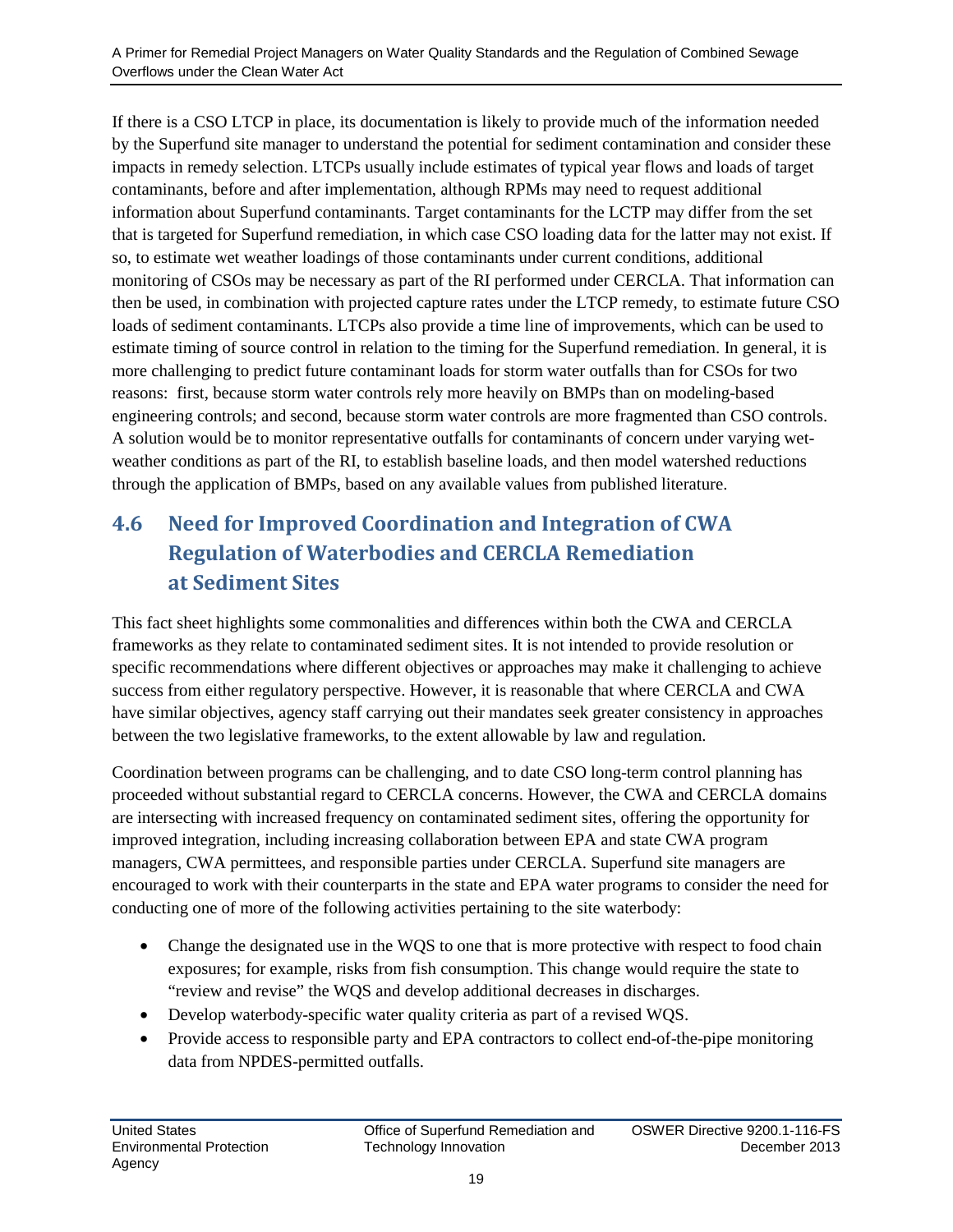In the event of success in changing the designated use and waterbody-specific water quality criteria to reflect the mitigation of risks that drive the Superfund process, then it becomes possible for management actions under the CWA to support attainment of CERCLA goals through activities like the following:

- Require NPDES permittees to monitor their discharge for the key contaminants of concern that are driving the need for a Superfund cleanup.
- When TMDLs are developed or revised, give priority to those TMDLs for waterbodies containing Superfund sediment sites.
- For outfalls found to be discharging a potentially significant load of one or more hazardous substances, issue a new NPDES permit with stricter controls.

As stated previously, this document provides a brief synopsis of the key EPA guidances and policies describing the implementation of CWA requirements that may affect the success of sediment cleanups under Superfund. Agency-wide efforts are under way to increase the level of coordination and collaboration between regulatory programs. Superfund site managers are encouraged to work closely with their EPA and state counterparts in the water programs.